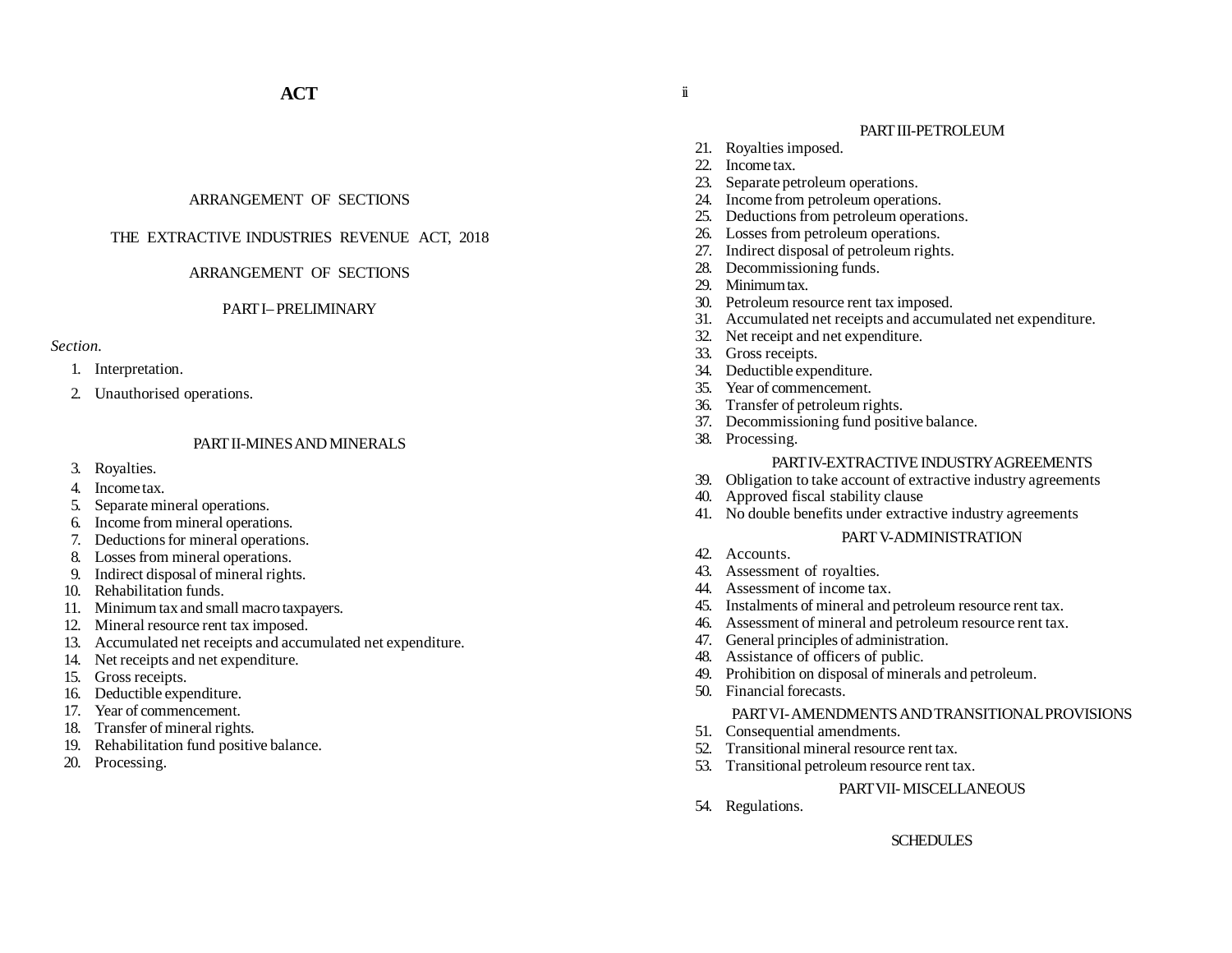SIGNED this *day of July, 2018.*

Passed in Parliament this *day of*, in the year of our Lord two thousand and Eighteen.

> UMAR PARAN TARAWALLY, *Clerk of Parliament.*



HIS EXCELLENCY JULIUS MAADA BIO, *President.*



 UMAR PARAN TARAWALLY, *Clerk of Parliament.*



**Sierra Leone**

**The Extractive Industries Revenue Act, 2018**

Short title.

**Being an Act to provide for and coordinate various taxes and charges on extractive industries, the regulation of fiscal aspects of extractive industry agreements and for other related matters.**

> $[$   $]$ Date of commencement.

ENACTED by the President and Members of Parliament in this present Parliament assembled.

PRINTED AND PUBLISHED BY THE GOVERNMENT PRINTING DEPARTMENT, SIERRA LEONE.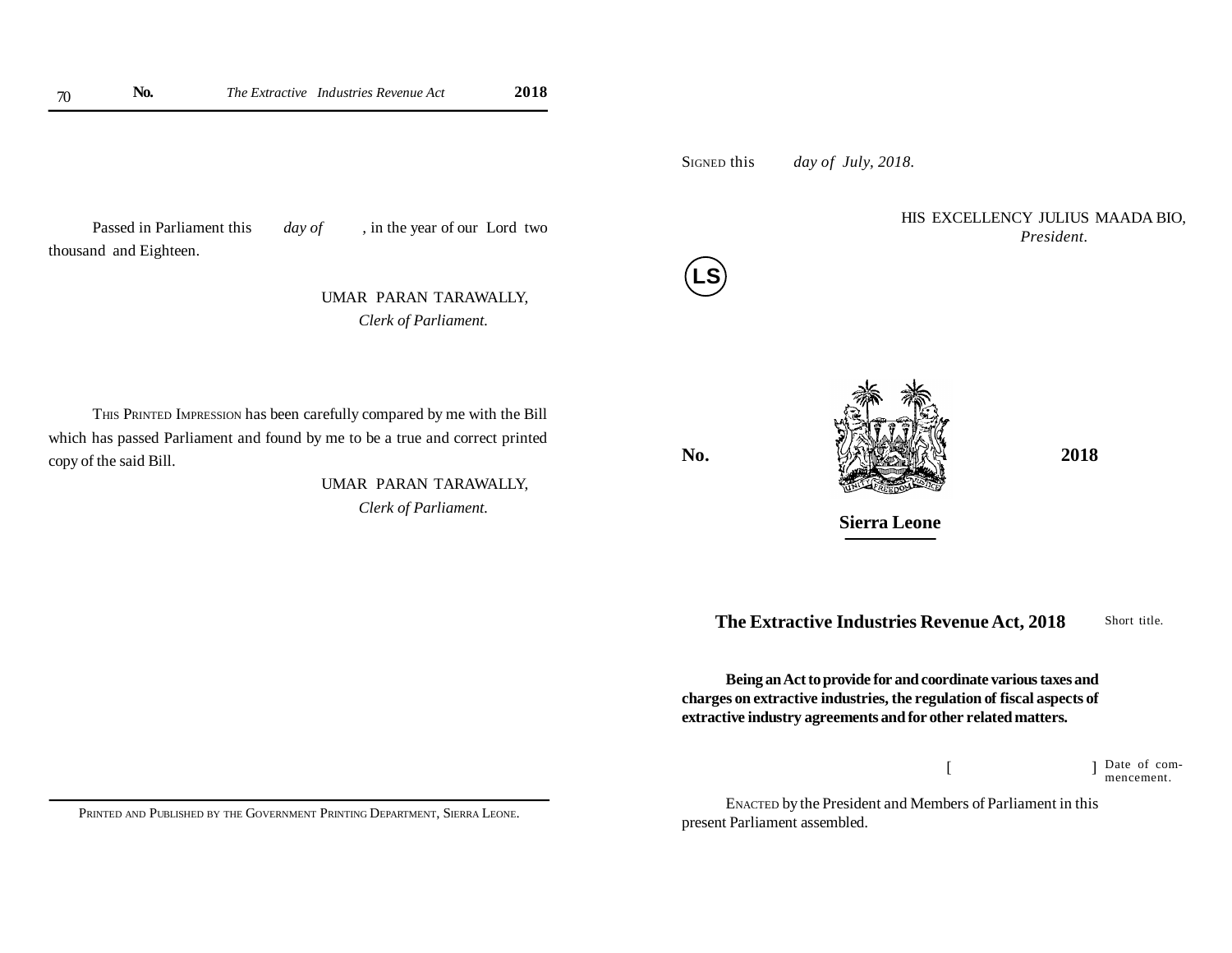3

### **PART I – PRELIMINARY**

- **1.** In this Act, unless the context otherwise requires– Interpretation.
	- "adjusted cost base" of an asset has the meaning given in section 2 of the Income Tax Act, 2000;
	- "approved decommissioning plan" means a decommissioning plan approved by the Minister responsible for the management of petroleum matters;
	- "approved development and operation plan" means a plan approved under section 55 of the Petroleum (Exploration and Production) Act, 2011;
	- "approved fiscal stability clause" has the meaning given in section 40;
	- "associate" has the meaning given in section 2 of the Income Tax Act, 2000;
	- "bonus payment" means a bonus paid on the grant, transfer or assignment of a large-scale mining licence or petroleum licence, but does not include a fee prescribed by the Mines and Minerals Act, 2009 or the Petroleum (Exploration and Production) Act, 2011 or regulations made under those Acts;
	- "Commissioner-General" means the Commissioner-General appointed under the National Revenue Authority Act, 2002;
	- "debt claim" has the meaning given in section 2 of the Income Tax Act, 2000;
	- "debt obligation" has the meaning given in section 2 of the Income Tax Act, 2000;

"decommissioning fund" means a fund established under section 78 of the Petroleum (Exploration and Production) Act, 2011;

- "derivative instrument" has the meaning prescribed by regulations and, in the absence of regulations, takes its meaning from generally accepted accounting principles;
- "development and operation area" means the area covered by an approved development and operation plan;

"excluded expenditure" means-

- (a) income tax, mineral resource rent tax and petroleum resource rent tax;
- (b) bribes and expenditure incurred in corrupt practices;
- (c) interest, penalties and fines payable to a government for breach of any law or a political subdivision of a government of any country; and
- (d) expenditure incurred-
	- (i) as a consequence of non-fulfilment of contractual obligations under an extractive industry agreement or other agreement with a government or a political subdivision of a government of any country; or
	- (ii) on insurance, indemnity, guarantee or other security against such nonfulfilment;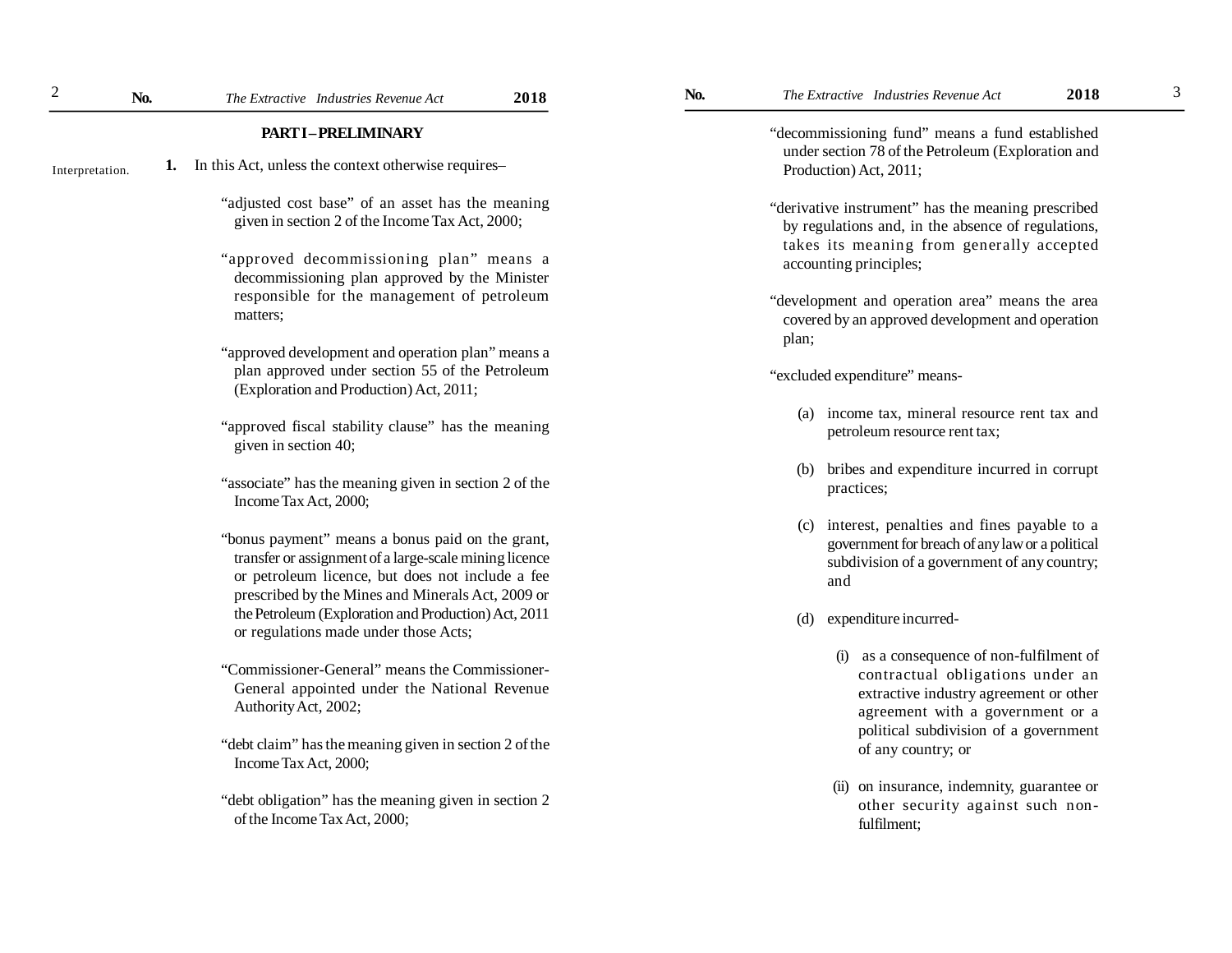"exploration licence" has the meaning given in section 1 of the Mines and Minerals Act, 2009;

"exploration licence area" has the meaning given in section 1 of the Mines and Minerals Act, 2009;

# "exploration operations"–

4

- (a) with respect to a mineral right, has the meaning given in section 1 of the Mines and Minerals Act, 2009; and
- (b) with respect to a petroleum right, means exploration within the meaning given in section 1 of the Petroleum (Exploration and Production) Act, 2011;

"extractive industry agreement" means an agreement concluded with-

- (a) the holder of a mineral right that pertains to a licence granted under section 23 of the Mines and Minerals Act, 2009; or
- (b) the holder of a petroleum right that pertains to a permit or licence granted under sections 23 (reconnaissance permit), 41 (petroleum licence) or 76 (pipeline permit) of the Petroleum (Exploration and Production) Act, 2011;
- "extractive industry producer" means a person engaged in `mining under a mining licence or production activities under a petroleum licence, but excludes a person exempt from mineral resource rent tax;
- "financial cost" has the meaning given in sub section (5) of section 35 of the Income Tax Act, 2000;

"financial gain" has the meaning given in subsection (5) of section 35 of the Income Tax Act, 2000;

- "foreign exchange instrument" has the meaning prescribed by regulations and, in the absence of regulations, takes its meaning from generally accepted accounting principles;
- "generally accepted accounting principles" means the International Financial Reporting Standards;
- "large-scale mining licence" has the meaning given in section 1 of the Mines and Minerals Act, 2009;

"licence area" means–

- (a) with respect to mineral operations, the area covered by the mineral right in question; and
- (b) with respect to petroleum operations, has the meaning given in section 1 of the Petroleum (Exploration and Production) Act, 2011;
- "mineral" has the meaning given in section 1 of the Mines and Minerals Act, 2009;
- "mineral operations" means exploration operations, mining operations or reconnaissance operations conducted with respect to a mineral right;
- "mineral right" has the meaning given in section 1 of the Mines and Minerals Act, 2009;
- "mining area" has the meaning given in section 1 of the Mines and Minerals Act, 2009;
- "mining licence" means an artisanal, small-scale or large-scale mining licence granted under the Mines and Minerals Act, 2009;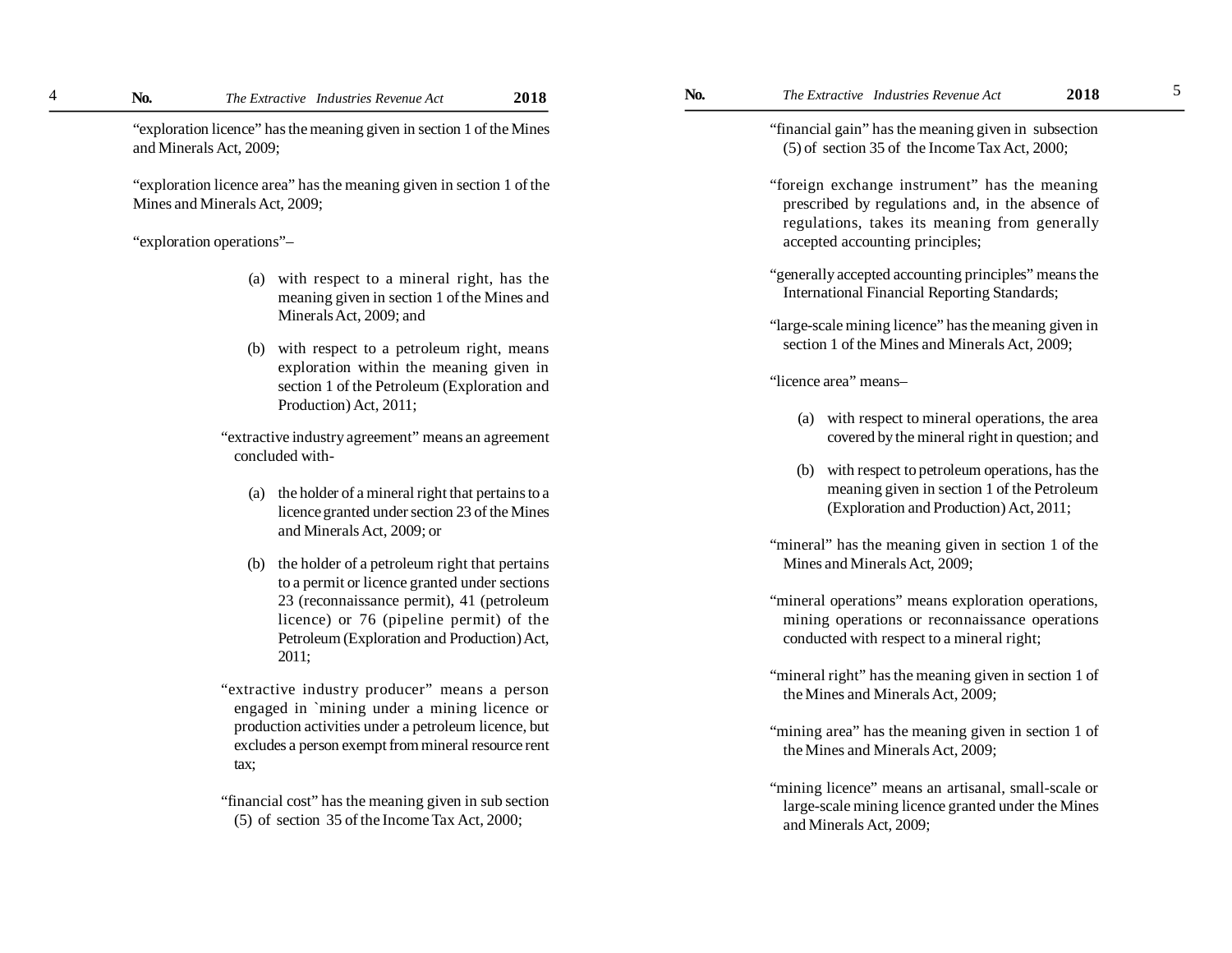"mining operations" has the meaning given in section 1 of the Mines and Minerals Act, 2009, but excludes processing of minerals;

- "National Revenue Authority " means the National Revenue Authority established under the National Revenue Authority Act, 2002 (Act No 11of 2002);
- "overriding royalty" means a periodic payment made by a person (other than a dividend) to the extent to which it is directly or indirectly calculated by reference to the profitability, output or natural resources extracted by the person or an associate of the person;
- "petroleum" has the meaning given in section 1 of the Petroleum (Exploration and Production) Act, 2011;
- "petroleum operations" has the meaning given in section 1 of the Petroleum (Exploration and Production) Act, 2011 and includes "reconnaissance" as defined in that section, but excludes processing of petroleum;
- "petroleum licence" has the meaning given in section 1 of the Petroleum (Exploration and Production) Act, 2011;
- "petroleum right" has the meaning given in section 1 of the Petroleum (Exploration and Production) Act, 2011;
- "precious stones" has the meaning given in paragraph (b) of the definition of "precious mineral" in section 1 of the Mines and Minerals Act, 2009;
- "processing" has the meaning prescribed by regulations but excludes activities of a processing nature that are ancillary to mineral operations or petroleum operations;

"production activities" with respect to petroleum operations has the meaning given in section 1 of the Petroleum (Exploration and Production) Act, 2011, but excludes processing of petroleum;

"reconnaissance licence" has the meaning given in section 1 of the Mines and Minerals Act, 2009;

"reconnaissance operations"–

- (a) with respect to a mineral right, has the meaning given in section 1 of the Mines and Minerals Act, 2009; and
- (b) with respect to a petroleum right, means "reconnaissance" within the meaning given in section 1 of the Petroleum (Exploration and Production) Act, 2011;
- "relevant financial cost" and "relevant financial gain" mean–
	- (a) a derivative or foreign exchange instrument; or
	- (b) a financial cost or a financial gain, respectively, with respect to a debt claim or debt obligation denominated in a currency other than that in which the person accounts for the purposes of this Act, but excluding the payment or receipt of standard interest;
- "revenue" means revenue within the meaning given in section 2 of the National Revenue Authority Act, 2002 that is imposed with respect to a revenue law;
- "revenue law" means a law referred to in the First Schedule to the National Revenue Authority Act, 2002 including a treaty affecting such a law;

7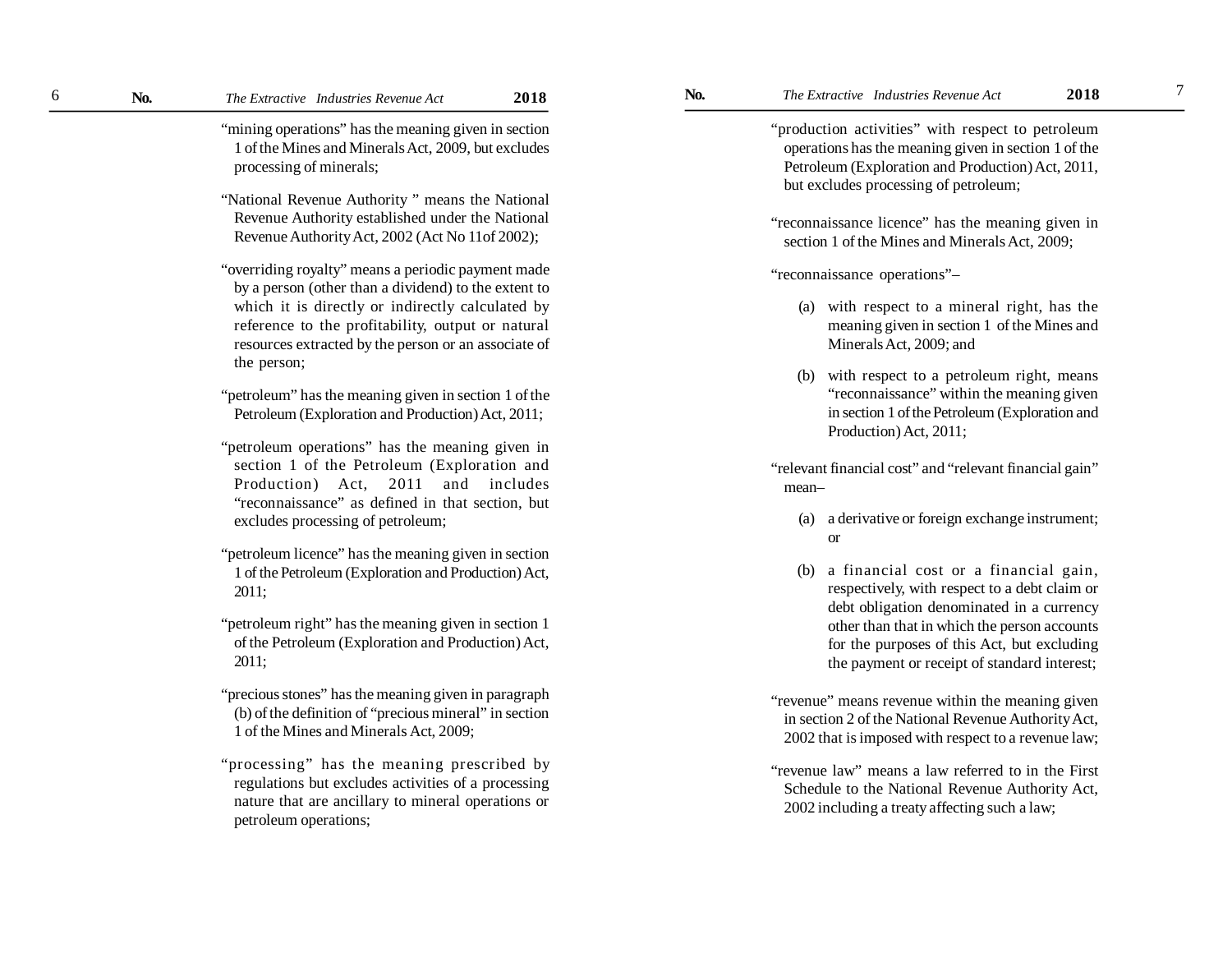"separate mineral operation" has the meaning given in section 5;

"separate petroleum operation" has the meaning given in section 23;

"service fee" has the meaning given in section 117 of the Income Tax Act, 2000;

"special stones" means a precious stone with a market value above 500,000 United States Dollars;

"underlying ownership or control" has the meaning given in section 2 of the Income Tax Act, 2000; and

"year of assessment" has the meaning given in section 2 of the Income Tax Act, 2000.

(2) To the extent that a term used in this Act is not otherwise defined, the term shall have a meaning in this Act that is consistent with any meaning given to that term in the Income Tax Act, 2000.

(3) Subject to this Act, no law, whether enacted before or after the commencement of this Act, shall be interpreted so as to provide an exemption from royalties, income tax, mineral resource rent tax or petroleum resource rent tax as provided for in this Act.

Unauthorised Operations

**2** (1) This Act shall apply to certain operations authorised by mineral rights and petroleum rights issued under the Mines and Minerals Act, 2009 and the Petroleum (Exploration and Production) Act, 2011.

(2) This Act shall extend to a person conducting unauthorised operations that should be conducted under a mineral right or petroleum right.

(3) Subsection (2) applies notwithstanding any consequences under the Mines and Minerals Act, 2009 and the Petroleum (Exploration and Production) Act, 2011 by reason of the person conducting unauthorised operations.

### PART II–MINES AND MINERALS

**3.** (1) The holder of a mineral right shall pay royalties for Royalties minerals obtained pursuant to the right.

(2) The royalties referred to in subsection (1) shall be calculated by applying the relevant rates set out in paragraph 1 of the First Schedule to the market value of the minerals obtained as determined under paragraph 2 of the First Schedule.

(3) The holder of a mineral right shall pay royalties at the time prescribed in paragraph 3 of the First Schedule and in accordance with the procedure outlined in Part V.

(4) Notwithstanding other provisions in this Act, the Minister responsible for finance may, in consultation with the Ministry responsible for mines and mineral resources, prescribe by statutory instrument special rules with respect to precious stones and special stones obtained under an artisanal mining licence for the purposes of-

- (a) determining the market value of the stones; and
- (b) setting arrangements as to the time and method of collection of royalties, including collection from dealers and other third parties.

**4.** (1) A person conducting mineral operations shall be Income subject to income tax with respect to operations under the Income <sup>tax</sup> Tax Act 2000 and this Act.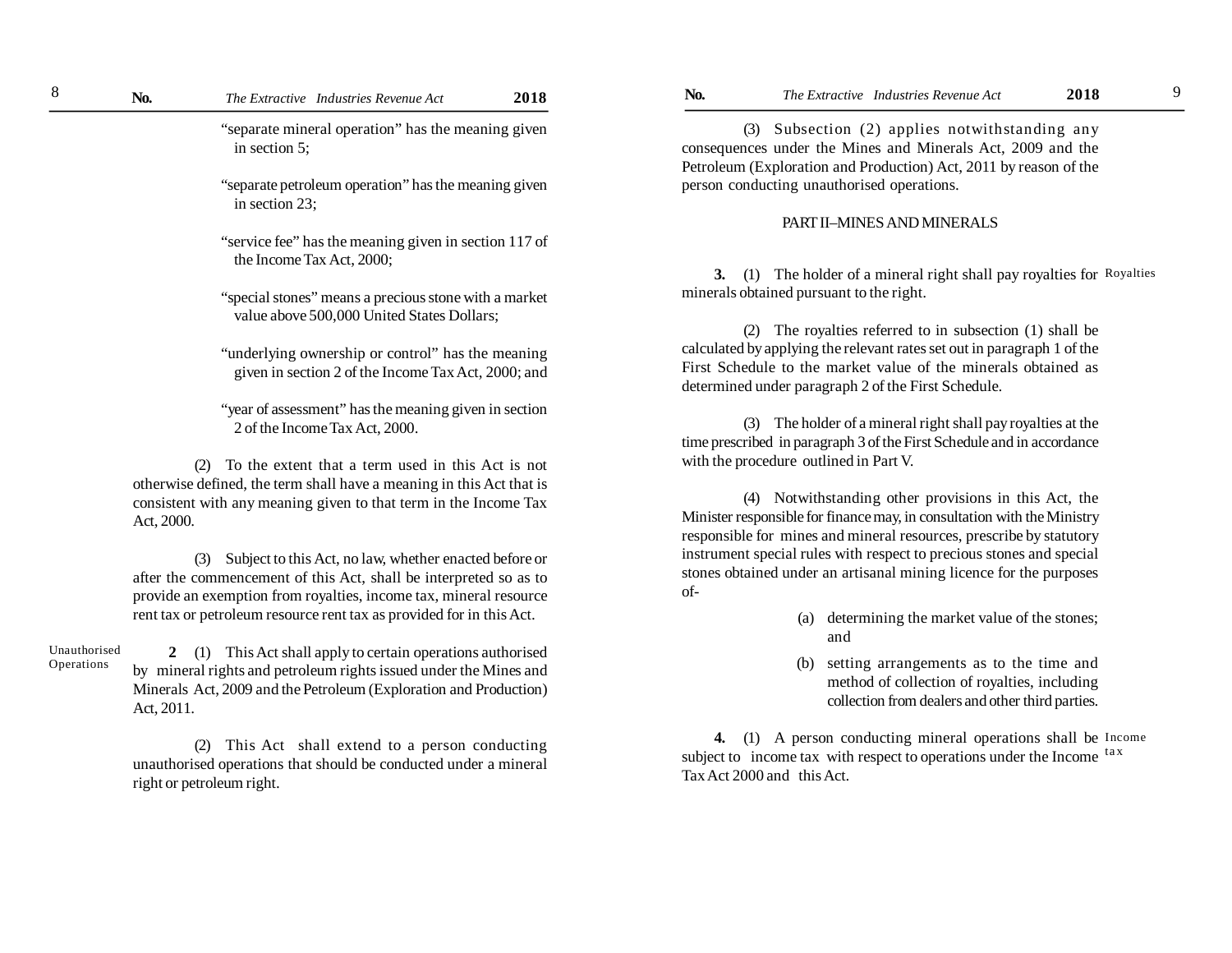(2) The income tax for mineral operations for a year of assessment shall be calculated by applying the rate set out in paragraph 5 of the First Schedule to a person's chargeable income from mineral operations for the year and if the person has other chargeable income, that income shall be charged at the appropriate rate under the Income Tax Act, 2000.

 (3) For the purposes of calculating a person's chargeable income from mineral operations-

- (a) each separate mineral operation shall be treated as an independent business and the person shall prepare accounts for that business separate from any other activity of the person; and
- (b) the person shall calculate chargeable income, loss and income tax liability for the business independently for each year of assessment.
- (4) Section 95 of the Income Tax Act, 2000 shall apply–
	- (a) to arrangements between a separate mineral operation and other activities of the person conducting the mineral operation (including other mineral operations or processing operations of the person); and
	- (b) as though the arrangements were conducted between associated persons.

(5) Pursuant to subsection (4), the transfer of an asset to or from a separate mineral operation shall be treated as an acquisition and disposal of the asset.

(6) Where two or more persons hold a mineral right, they shall calculate their chargeable income from mineral operations with respect to the right separately, but do so as though they were associated persons.

 (7) Transfer pricing in accordance with section 95 of the Income Tax Act, 2000 shall apply to subsection (6).

**5.** (1) Subject to this section, mineral operations pertaining Separate to each mineral right shall constitute a separate mineral operation. mineral

(2) The following rules shall apply where a person who holds an exploration licence is subsequently granted a mining licence and the mining area falls wholly within the exploration licence area–

- (a) mineral operations conducted in respect of the exploration licence to the date of grant of the mining licence shall be treated as conducted with respect to the mining licence and therefore the same separate mineral operation as conducted under that mining licence;
- (b) from the date of grant of the mining licence, mineral operations conducted with respect to the exploration licence shall be treated as a new separate mineral operation.
- (3) Where a person who holds an exploration licence–
	- (a) is subsequently granted a mining licence and the mining area falls wholly within the exploration licence area (whether or not prior mining licences have been granted with respect to the exploration licence area); and
	- (b) subsequently (but before any further mining licence is granted with respect to the exploration area) relinquishes all of the exploration licence area (excluding the mining area referred to in paragraph (a) or a mining area under an earlier mining licence),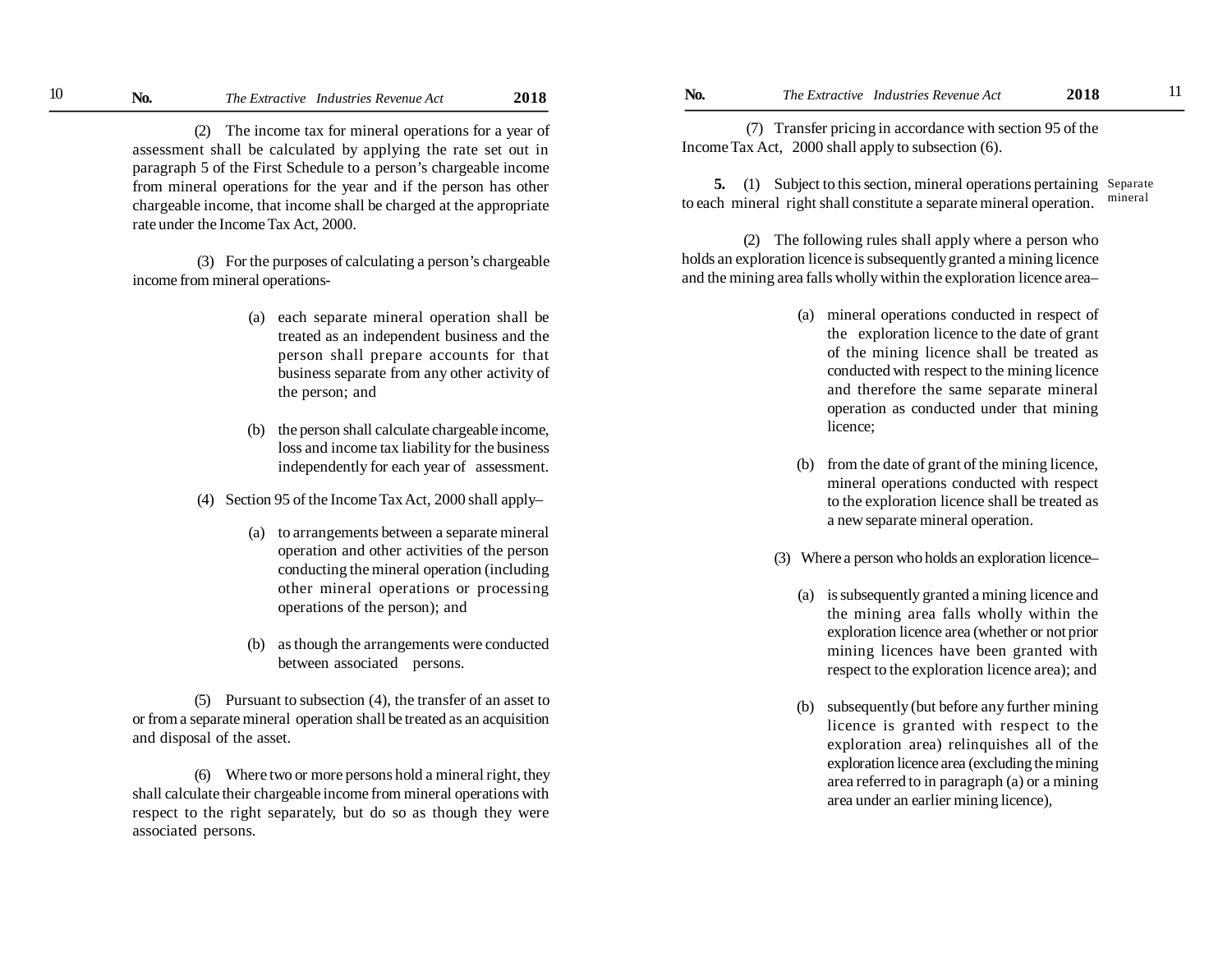the mineral operations conducted with respect to the relinquished exploration licence area referred to in paragraph (b) from the date the mining licence referred to in paragraph (a) is granted, shall be treated as conducted with respect to the mining licence and therefore the same separate mineral operation as conducted under that mining licence.

(4) The following rules shall apply where a person who holds a reconnaissance licence is subsequently granted an exploration licence-

- (a) the mineral operations conducted with respect to the reconnaissance licence to the date of grant of the exploration licence shall be treated as conducted with respect to the exploration licence and therefore the same separate mineral operation as conducted under that exploration licence;
- (b) from the date of grant of the exploration licence, mineral operations conducted with respect to the reconnaissance licence shall be treated as a new separate mineral operation.

(5) The rule in paragraph (a) of subsection (4) applies for the purposes of applying subsection (2).

(6) The Minister responsible for finance, in consultation with the Minister responsible for mines and mineral resources, may by statutory instrument make further provision for the determination of separate mineral operations including with respect to adjacent mineral rights and merging of mineral rights.

6. In calculating a person's income from a separate mineral operation for a year of assessment the following shall be included- Income from mineral operations

- (a) receipts derived or treated under section 95 of the Income Tax Act 2000 as derived during the year from the disposal of minerals obtained from the licence area;
- (b) compensation received, whether under a policy of insurance or otherwise, in respect of loss or destruction of minerals from the licence area;
- (c) amounts received in respect of the sale of information pertaining to the mineral operations or mineral reserves;
- (d) amounts required to be included under section 10 in respect of a surplus in a rehabilitation fund;
- (e) amounts required to be included under paragraph 6 of the First Schedule, including with respect to the disposal of an interest in a mineral right; and
- (f) any other amounts derived by that person during the year from or incidental to the operation that are included in calculating income under the Income Tax Act, 2000.

**7.** (1) Subject to this section , in calculating a person's Deductions chargeable income from a separate mineral operation for any year of for mineral assessment the following shall be deducted operations

> (a) royalties, annual charges and rent paid by that person under this Act or the Mines and Minerals Act, 2009 with respect to a mineral right, but not exceeding any liability under the relevant extractive industry agreement;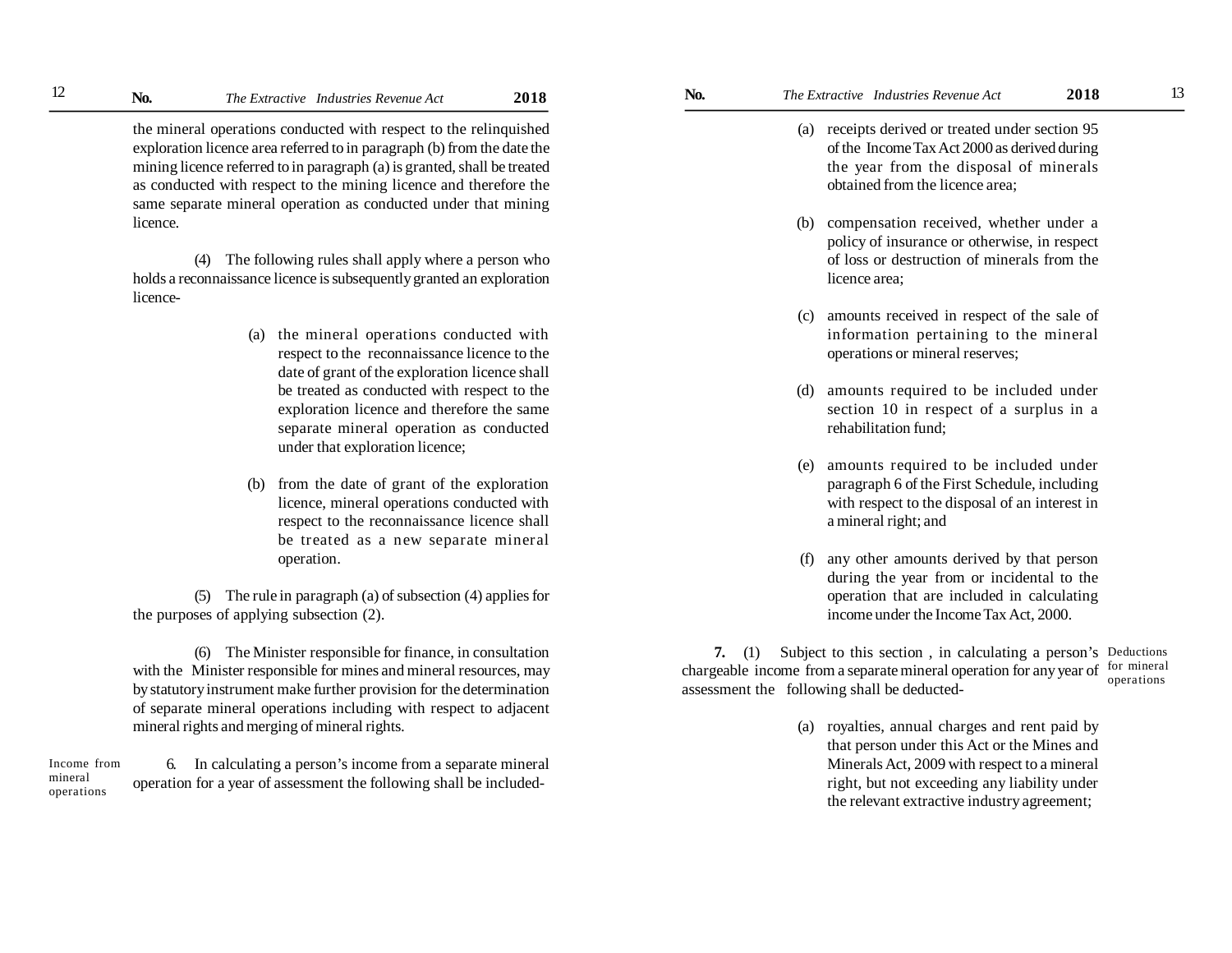- (b) expenditure (other than financial costs) incurred in respect of the mineral operation on the following, but only if it has been expensed in the person's financial accounts and that expensing is in accordance with generally accepted accounting principles-
	- (i) expenditure on reconnaissance and exploration operations; and
	- (ii) expenditure on waste removal, overburden stripping, shaft sinking and like activities as may be prescribed by regulations;
- (c) capital allowances granted with respect to the mineral operation and calculated in accordance with paragraph 6 of the First Schedule including with respect to the disposal of an interest in a mineral right;
- (d) contributions to and other expenses incurred in respect of a rehabilitation fund for the mineral operation as required under the extractive industry agreement or rehabilitation plan approved by the Minister responsible for mines and mineral resources;
- (e) expenses incurred by that person in the course of reclamation, rehabilitation and closure of a mineral operation, but only to the extent funds in the relevant rehabilitation fund are not yet available or are inadequate; and
- (f) any other amounts incurred by that person during the year directly in the course of the mineral operation that may be deducted under the Income Tax Act, 2000.

(2) No deduction shall be allowed in calculating chargeable income from a separate mineral operation–

- (a) under paragraphs (b), (e) and (f) of subsection (1) of section 32 or sections 37, 40, 43 or 44 of the Income Tax Act, 2000;
- (b) for any amount unless it is incurred in–
	- (i) the acquisition or improvement of a valuable asset used in the operation; or
	- (ii) securing services or facilities for the operation and the amount constitutes income of the recipient that has a source in Sierra Leone in accordance with section 89 of the Income Tax Act, 2000;
- (c) for an allowable loss under sections 32 and 32A of the Income Tax Act, 2000, except for an allowable loss in conducting the operation as provided for in section 8;
- (d) to the extent the amount does not comply with section 95 of the Income Tax Act, 2000;
- (e) for bonus payments; or
- (f) for excluded expenditure or overriding royalties.

(3) In calculating a person's chargeable income from a separate mineral operation for a year of assessment, relevant financial costs incurred during the year may be deducted only to the extent that relevant financial gains are included in calculating the income.

 (4) The limitation referred to in subsection (3) shall be in addition to that provided in section 35 of the Income Tax Act, 2000.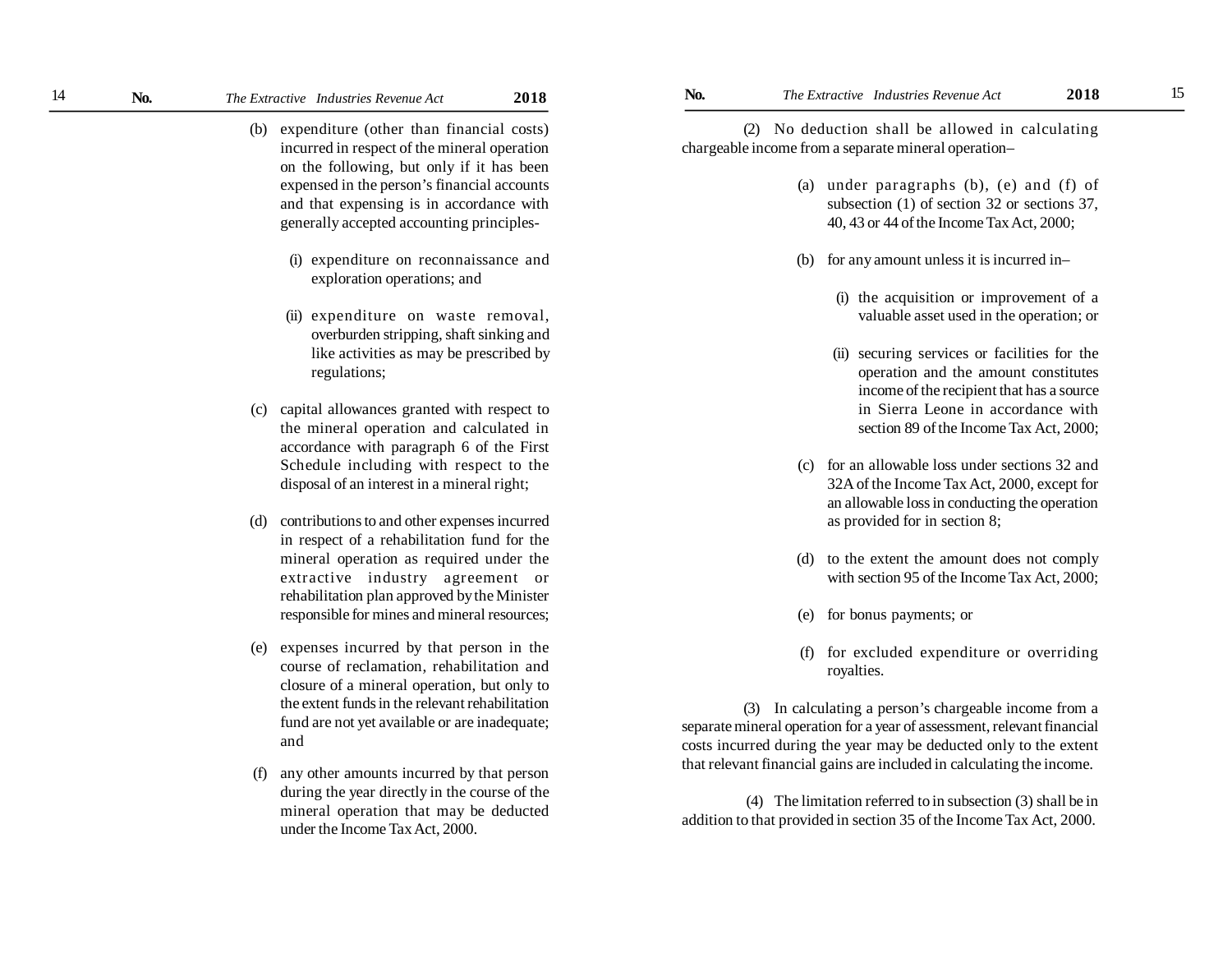(5) Any excess financial cost for which a deduction is not available under subsection (3) shall be carried forward and treated as a financial cost incurred in the following year of assessment and paragraphs (b) and (c) of section 8 of this Act and section 88 of the Income Tax Act, 2000 shall apply to restrict the carry forward of that excess.

(6) Expenditure referred to in subparagraphs (i) and (ii) of paragraph (b) of subsection (1) that–

- (a) is not expensed in the person's financial accounts in accordance with generally accepted accounting principles; and
- (b) does not otherwise fall to be included in the adjusted cost base of an asset, is not deductible and shall be treated as the cost of a depreciable asset for which capital allowances are granted with respect to a separate mineral operation in accordance with paragraph 6 of the First Schedule.

(7) The Minister responsible for finance, in consultation with the Minister responsible for mines and mineral resources, may by statutory instrument-

- (a) make further provision for the deduction of amounts in calculating income from mineral operations; and
- (b) where goods or services are supplied to a mineral right holder by an associated person, limit the deduction for any amount incurred by the right holder to the no profit amount referred to in subsection (8).

(8) The no profit amount shall be the actual costs incurred by the associated person in the provision of the goods or services, but shall exclude any cost incurred in favour of another associated person.

**8.** Paragraph (c) of subsection (1) of section 32 and section Losses 32A of the Income Tax Act, 2000 shall apply to allowable losses of a  $\frac{\text{from}}{\text{mine}}$ person from a separate mineral operation with the following operations. modifications mineral

- (a) tax payable may be reduced to 15 percent of the tax that would be due if losses were not carried forward;
- (b) a loss may not be carried forward after the latter of the following–
	- (i) the tenth year of assessment from the year of assessment in which the loss was incurred; and
	- (ii) the tenth year of assessment from the year of assessment in which commercial mining production commenced;
- (c) losses shall be used in the order in which they are incurred; and
- (d) losses from a separate mineral operation may be deducted only in calculating future chargeable income from that operation and not chargeable income from any other mineral operations or non-mineral operations or activities.

**9.** (1) Where a company that holds a mineral right suffers a Indirect 25 percentor more change in its underlying ownership or control the disposal company shall be treated as disposing of a proportionate interest in  $\frac{d}{d}$ its mineral right and immediately reacquiring that interest. of mineral

(2) Where subsection (1) applies, the company shall be treated as–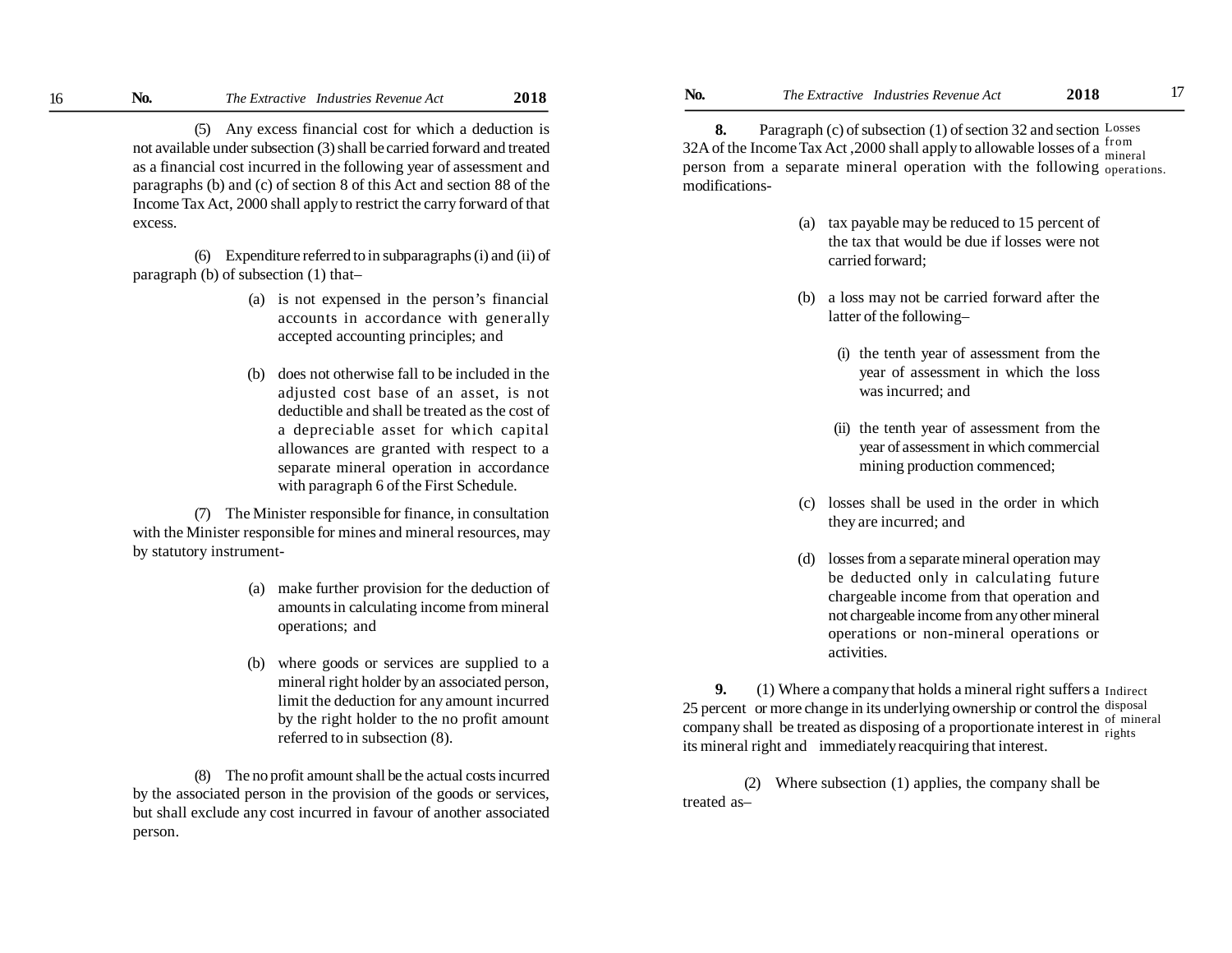- (a) receiving for the disposal, consideration equal to the market value of the proportion of the right treated as disposed of; and
- (b) incurring in respect of the reacquisition an equal amount.

(3) A company that suffers a change of ownership or control referred to in subsection (1) shall notify the Commissioner-General when it files its next tax return under section 97 of the Income Tax Act, 2000.

(4) A company that fails to comply with subsection (3) is liable for a penalty equal to 30 percent of the market value of the interest in the mineral right treated as disposed of under subsection (1).

(5) This section shall be without prejudice to direct disposals of mineral rights and the application of section 88 of the Income Tax Act, 2000 to a company that holds a mineral right.

 **10.** (1) The holder of a rehabilitation fund shall be exempted from taxfor the following- Rehabilitation funds.

- (a) the receipt of contributions to the fund that are deductible for a mineral right holder under paragraph (d) of subsection (1) of section 7; and
- (b) amounts (including interest) accumulated in or withdrawn from the fund.

(2) Where there is a surplus in a rehabilitation fund and the person conducting the relevant separate mineral operation–

> (a) completes rehabilitation in accordance with the approved rehabilitation plan so as to be entitled to receive the surplus; or

(b) breaches an approved rehabilitation plan,

the surplus shall be included in calculating the chargeable income of the person from the separate mineral operation for the year of assessment in which the event referred to in paragraph (a) or (b) occurs.

(3) In addition to the consequences referred to in subsection (2), the person may be liable for mineral resource rent tax with respect to the surplus.

11. (1) Part V of the Income Tax Act, 2000 shall not apply to Minimum mineral operations conducted under a large –scale mining licence. tax and small micro tax-

payers.

 (2) Where a person conducting mineral operation qualifies for treatment under subsection (2) of section 4 and Part V of the First Schedule of the Income Tax Act, 2000, the provisions shall apply for the purposes of determining the person's income tax liability with respect to the mineral operations notwithstanding section 4 of this Act.

12. (1) A holder of a mining licence that has accumulated net Mineral receipts for a year of assessment from a separate mineral operation Resource rent shall pay mineral resource rent tax. tax imposed.

(2) The amount of mineral resource rent tax referred to in subsection (1), shall be calculated by applying the rate specified in paragraph 7 of the First Schedule to the accumulated net receipts for the year.

 (3) Subject to section 17, for the purposes of calculating mineral resource rent tax, subsection (2) of section 5 shall not apply.

(4) Mineral resource rent tax shall be imposed in addition to any other tax or charge, including income tax.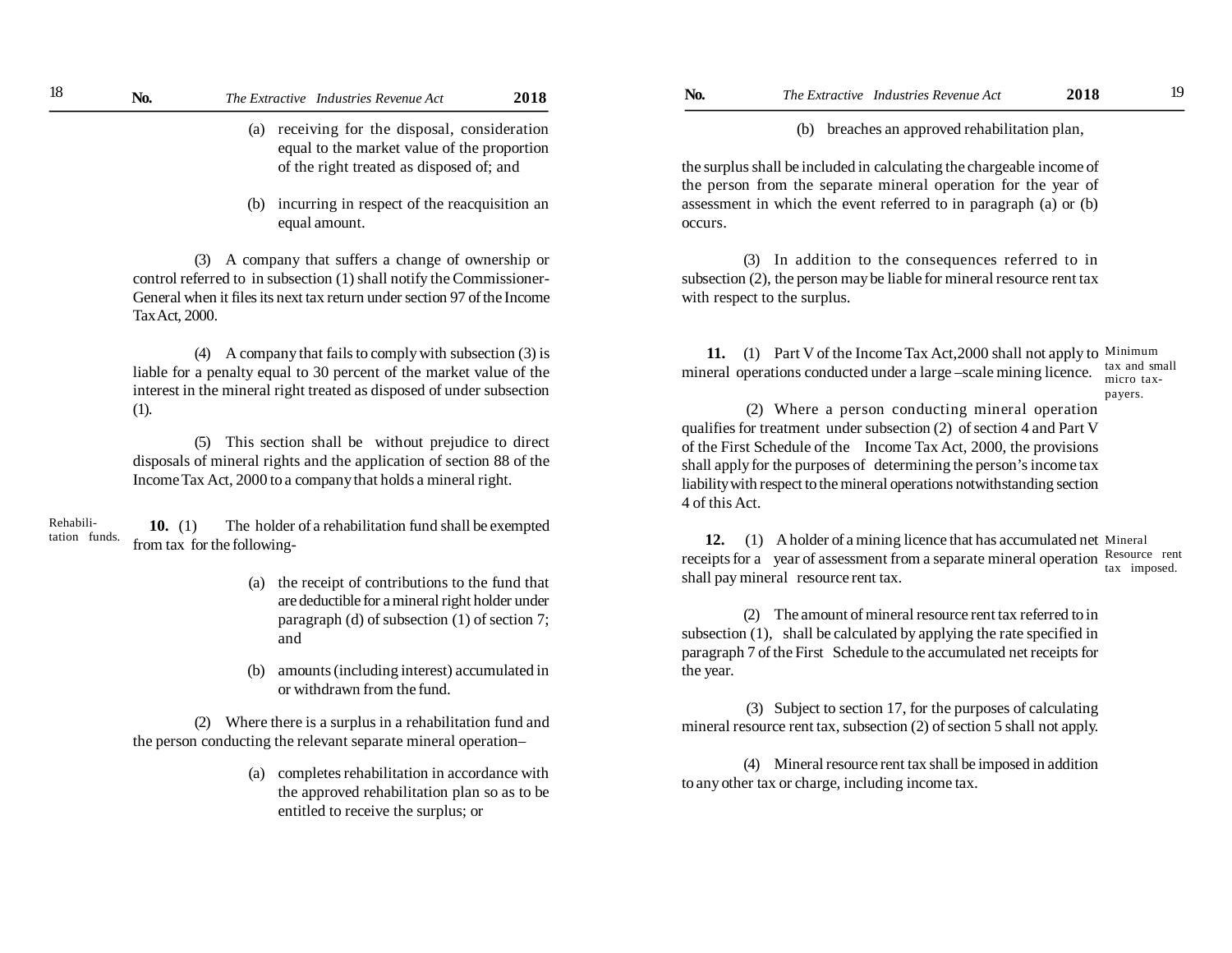(5) Mineral operations conducted under an artisanal or small-scale mining licence shall be exempt from mineral resource rent tax unless-

- (a) specifically prescribed by regulations made under this Act; or
- (b) section 96 of the Income Tax Act, 2000 applies.

**13.** Accumulated net receipts of a separate mineral operation for a year of assessment shall be to the extent to which net- Accumulated net receipts and accumulated net expenditure

- ( a) receipts of the operation for the year exceed accumulated net expenditure for that operation for the previous year of assessment (if any) as increased by the uplift specified in paragraph 8of the First Schedule.
- (b) expenditure for the operation for the year (if any) plus accumulated net expenditure for that operation for the previous year of assessment (if any) as increased by the uplift specified in paragraph 8 of the First Schedule, exceed net receipts of the operation for the year (if any).

 **14.** (1) Net receipts of a separate mineral operation for a year of assessment shall be to the extent to which gross receipts of the operation for the year exceed deductible expenditure of the operation for that year. Net receipts expenditure

and net

Gross Receipts

(2) Net expenditure of a separate mineral operation for a year of assessment shall be the extent to which deductible expenditure of the operation for the year exceeds gross receipts of the operation for that year.

 **15.** (1) Subject to this section, gross receipts of a separate mineral operation for a year of assessment shall be the sum of the following gross amounts without deduction–

- (a) gross amounts directly included in calculating income from the mineral operation for the year as stipulated under section 6, including service fees and amounts received from the disposal of minerals and other trading stock;
- (b) gross positive amounts that enter into the calculation of a net amount that is included in calculating income from the mineral operation for the year as stipulated under section 6, including consideration received on the disposal of depreciable, business or other assets;
- (c) gross positive amounts that enter into the calculation of a net amount (such as a loss) that is deductible in calculating chargeable income for the year where the amount is referred to in section 7, including amounts of the type referred to in paragraph (b); and
- (d) with respect to a surplus in a rehabilitation fund, any amount provided for in section 19.

(2) Gross receipts of a separate mineral operation shall not include–

- (a) interest and other financial gains, including and treated as interest income under the Income Tax Act, 2000; or
- (b) subject to section 18, consideration received for the transfer of a mineral right.
- (3) An amount referred to in subsection (1)–
	- (a) shall be determined in accordance with section 95 of the Income Tax Act, 2000; and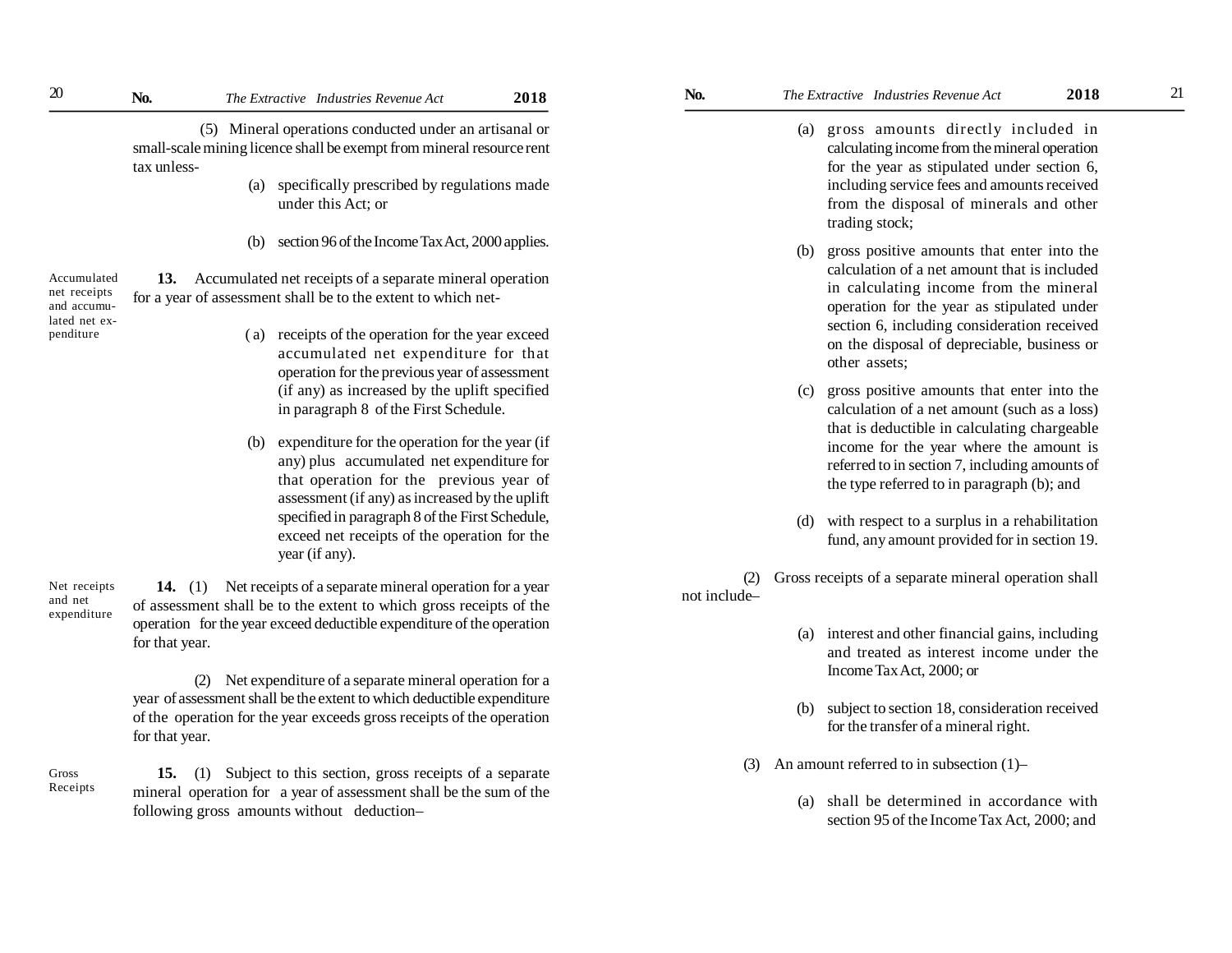(b) may be included in the gross receipts of a year of assessment irrespective of whether or not it is actually received during that year.

**16.** (1) Subject to this section, the deductible expenditure of a separate mineral operation for a year of assessment shall be the sum of the following gross amounts– Deductible Expenditure

- (a) gross amounts in respect of the mineral operation that are directly deducted in calculating chargeable income for the year and where the amounts are referred to in section 7;
- (b) gross expenditure included during the year in the adjusted cost base of a depreciable or business asset used in the mineral operation;
- other gross expenditure that enters into the calculation of a net amount that is included in calculating income from the mineral operation for the year;
- (d) other gross expenditure that enters into the calculation of a net amount (such as a loss) that is deductible in calculating chargeable income from the mineral operation for the year where that amount is referred to in section 7;
- (e) the amount of income tax payable with respect to the mineral operation for the year as calculated under section 4; and
- with respect to the year of commencement of mining operations, any amount provided for in section 17.

(2) The deductible expenditure of a separate mineral operation shall not include–

- (a) interest or other financial costs, including an amount treated as interest under the Income Tax Act, 2000;
- (b) amounts claimed as capital allowances, but not to limit a deduction under paragraph (b) of subsection (1);
- (c) losses referred to in section 8 of this Act and paragraph  $(c)$  of subsection  $(1)$  of section 32 and section 32A of the Income Tax Act, 2000;
- (d) subject to section 18, amounts included in the adjusted cost base of a mineral right including bonus payments; and
- (e) payments to acquire an interest in the profits, receipts or expenditures of the mineral operation and payments made with respect to such interests.

(3) Expenditure shall not be deductible expenditure to the extent that it exceeds the requirements of section 95 of the Income Tax Act, 2000.

**17.** (1) With respect to the year of assessment in which a  $\frac{Year}{6}$  of person commences mining operations under a mining licence and for Cement the purposes of allowing a deduction for exploration expenditure incurred during the seven years prior to the commencement, the deduction allowed under paragraph (f) of subsection (1) of section 16 shall be equal to the amount by which relevant deductible expenditure exceeds relevant gross receipts. Commen-

(2) No amount shall be deductible under paragraph (f) of subsection (1) of section 16 unless the relevant deductible expenditure and relevant gross receipts have been audited and certified as correct by the Commissioner-General.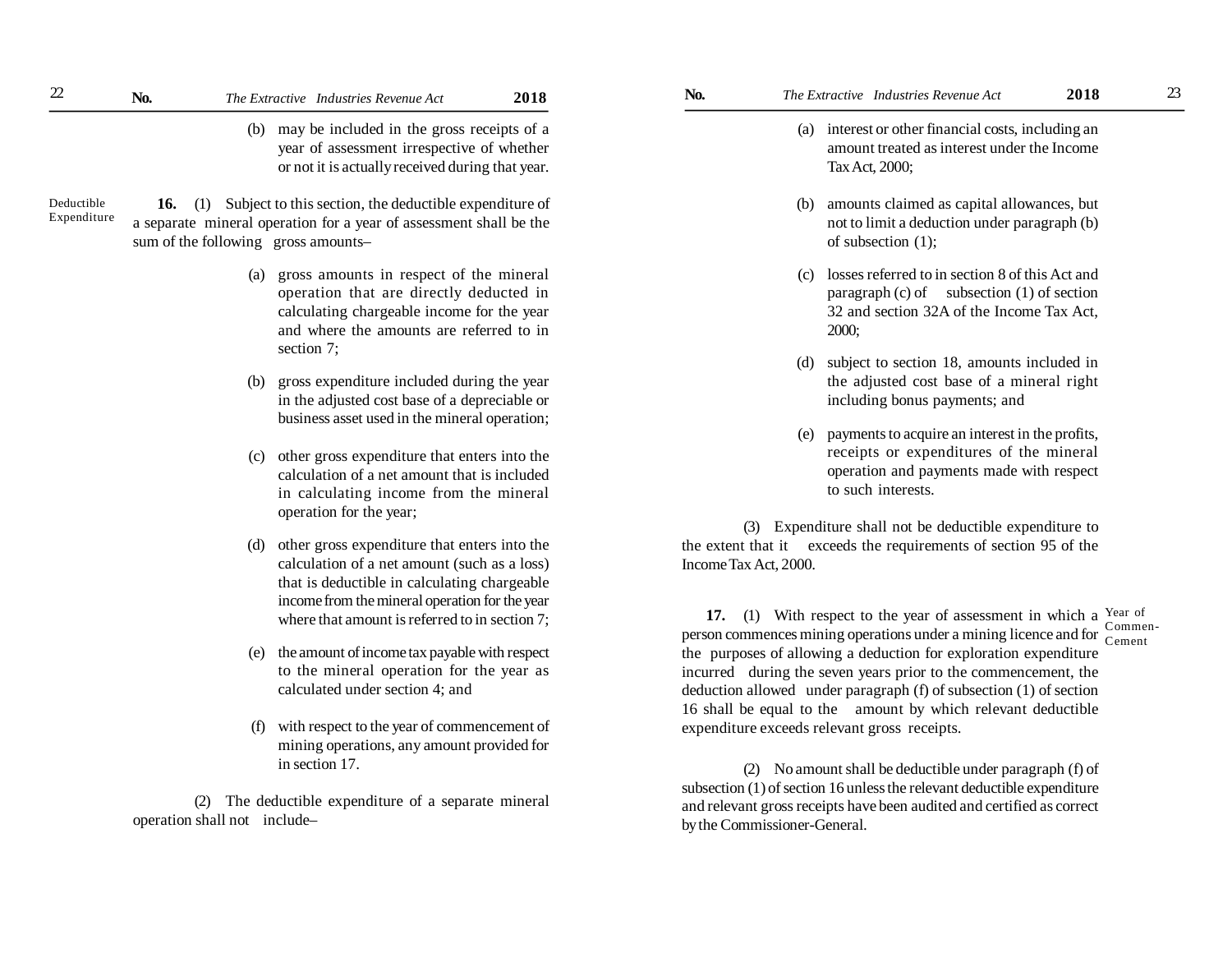(3) The Minister responsible for finance may by statutory instrument make regulations prescribing the time limit within which the Commissioner-General should conduct the audit and certification.

- (4) In this section–
	- (a) "relevant deductible expenditure" means expenditure–
		- (i) incurred by the person exclusively on exploration in the relevant licence area and no more than seven years before the date of commencement referred to in subsection (1);
		- (ii) of a type referred to in section 16 (except paragraph (f) of subsection (1) of section 15), presuming that the mining operation in question is that conducted under the exploration licence;
	- (b) "relevant gross receipts" means receipts-
		- (i) derived by a person from exploration in a licence area and not more than seven years before the date of commencement referred to in subsection (1);
		- (ii) of a type referred to in section 15, presuming that the mining operation in question is that conducted under the exploration licence; and
	- (c) "relevant licence area" means that part of a licence area under an exploration licence that was surrendered in favour of the grant of the mining licence with respect to which mining operations referred to in subsection (1) are conducted.

18. (1) Where a person transfers an interest in a mineral right Transfer during a year of assessment together with the person's interest the  $\frac{of \text{ mineral}}{check}$ separate mineral operation conducted under that right, for the purposes of calculating any mineral resource rent tax payable by the transferee, the transferee shall be treated as– rights

- (a) having the same accumulated net expenditure for the mineral operation for the year of assessment preceding the transfer as the transferor had ;
- (b) incurring the same deductible expenditure for the mineral operation during the year of assessment of the transfer and to the time of transfer as the transferor did;
- (c) deriving the same gross receipts for the mineral operation during the year of assessment of the transfer and to the time of transfer as the transferor did; and
- (d) having paid the same amount of instalments under section 45 during the year of assessment of the transfer and to the time of transfer as the transferor did.

(2) Where a person transfers only a part of an interest in a mineral right, the amounts referred to in subsection (1) shall be apportioned according to the amount of the interest transferred.

(3) Where expenditure, receipts or payments are attributed to a transferee under this section, those expenditure, receipts or payments shall no longer be attributed to the transferor.

19 (1)In the circumstances provided for in section 10, the Rehabilisurplus in a rehabilitation fund shall be included in calculating the  $\frac{\text{tation fund}}{\text{positive}}$ chargeable income of a person from a separate mineral operation. positive balance

(2) The inclusion referred to in subsection (1) shall also be included in gross receipts for the purposes of calculating mineral resource rent tax.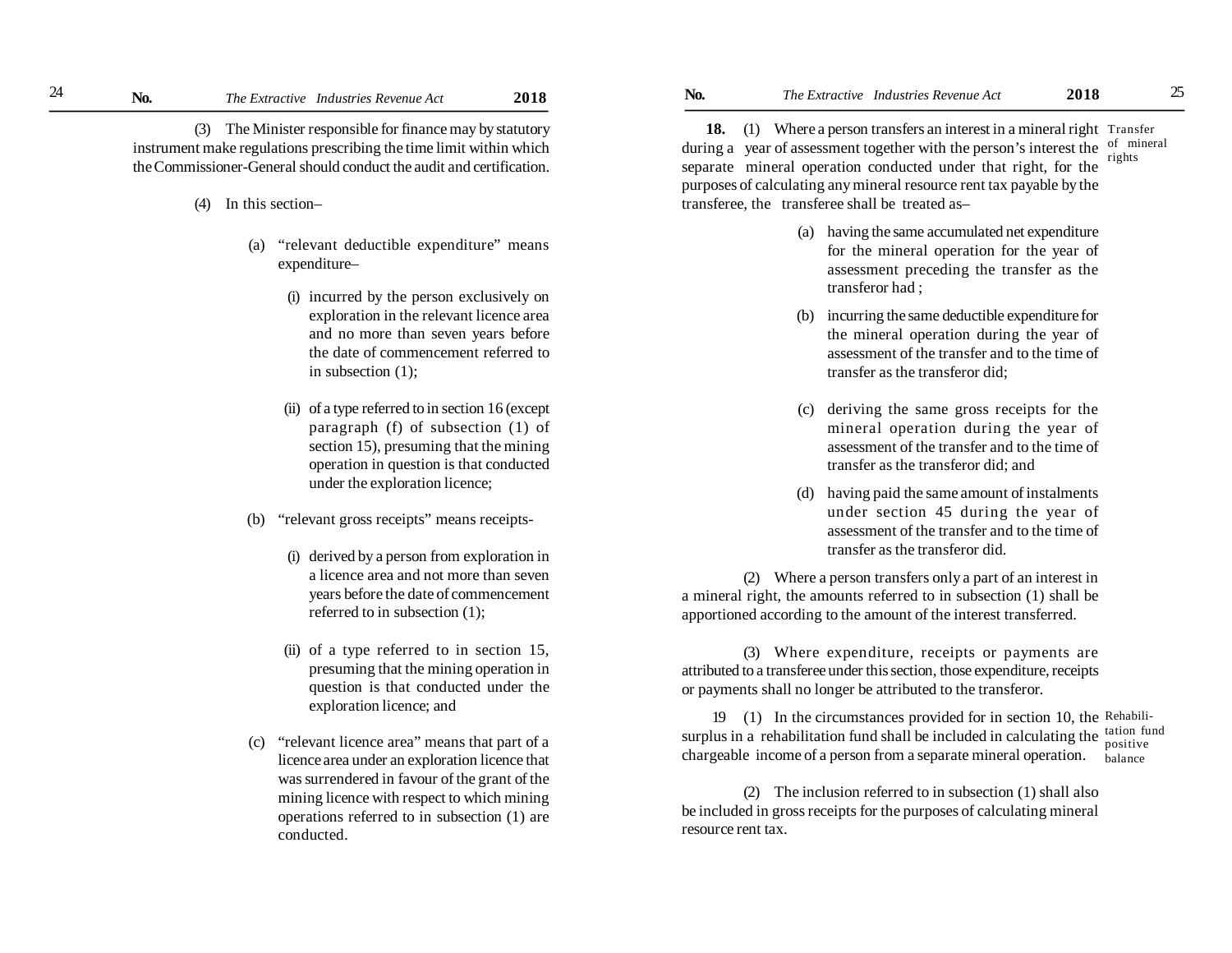Processing

**20.** (1) A mineral right holder conducting processing of minerals shall be subject to income tax for those activities

(2) Paragraph (d) of section 6, paragraphs (d) and (e) of subsection (1) of section 7 and section 10 shall applyin calculating a mineral right holder's income from a business that includes processing of minerals, but only to the extent the expenses and fund relate to that processing.

(3) Paragraph (c) of subsection (1) of section 32 and section 32A of the Income Tax Act, 2000 shall apply to allowable losses of a person from conducting a business that includes processing of minerals so that tax payable may be reduced to 15 percent of the tax that would be due if losses were not carried forward.

## PART III–PETROLEUM

Royalties Imposed

**21.** (1) The holder of a petroleum right shall pay royalties for petroleum obtained pursuant to the right.

(2) The royalties referred to in subsection (1) shall be calculated by applying the relevant rates set out in paragraph 1 of the Second Schedule to the market value of the petroleum obtained as determined under paragraph 2 of the Second Schedule.

(3) The holder of a petroleum right shall pay royalties at the time prescribed in paragraph 3 of the Second Schedule and in accordance with the procedure outlined in Part V.

(4) Petroleum that is returned to a natural reservoir shall not be treated as obtained until it is retrieved from the reservoir, with the approval of the Minister responsible for management of petroleum matters,.

 (5) Royalties may be paid in kind in accordance with section 107 of the Petroleum (Exploration and Production) Act, 2011, provided that no more than fifteen percent of royalties payable under a petroleum right for a year of assessment may be paid in kind unless the Minister responsible for finance agrees.

**22.** (1) A person conducting petroleum operations shall be Income subject to income tax for the operation as prescribed under the  $\frac{Tax}{}$ Income Tax Act 2000

(2) The income tax for petroleum operations for a year of assessment shall be calculated by applying the rate set out in paragraph 4 of the Second Schedule to a person's chargeable income from petroleum operations for the year and if the person has other chargeable income, that income shall be charged at the appropriate rate under the Income Tax Act, 2000.

(3) For the purposes of calculating a person's chargeable income from petroleum operations–

- (a) each separate petroleum operation shall be treated as an independent business and the person shall prepare accounts for that business separate from any other activity of the person; and
- (b) the person shall calculate chargeable income, loss and income tax liability for the business independently for each year of assessment.
- (4) Section 95 of the Income Tax Act, 2000 shall apply–
	- (a) to arrangements between a separate petroleum operation and other activities of the person conducting the petroleum operation (including other petroleum operations or refining or other processing operations of the person); and
	- (b) as though the arrangements were conducted between associated persons.

(5) Pursuant to subsection (4), the transfer of an asset to or from a separate petroleum operation shall be treated as an acquisition and disposal of the asset.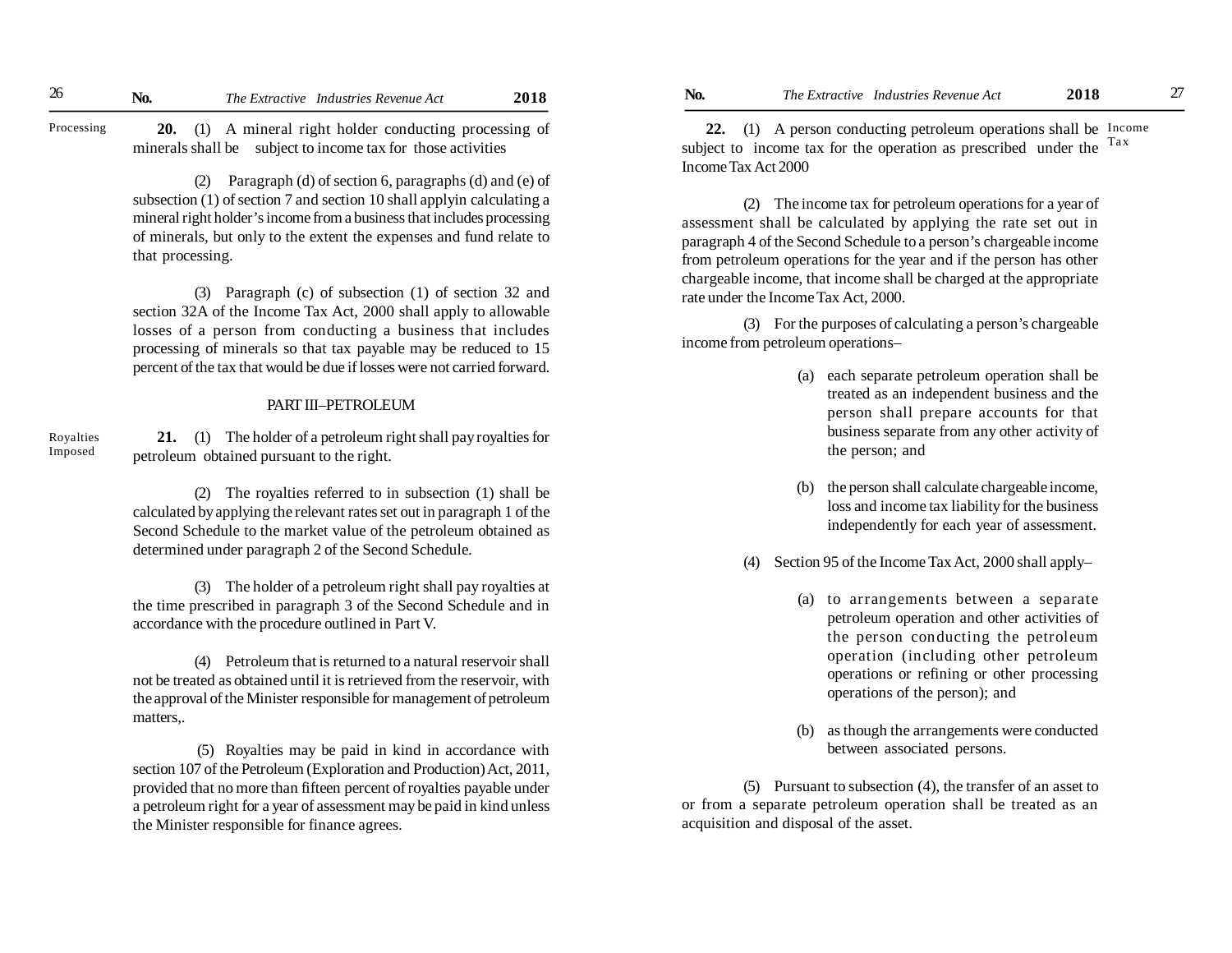(6) Where two or more persons hold a petroleum right, they shall calculate their chargeable income from petroleum operations with respect to that right separately, but shall do so as though they were associated persons.

(7) Transfer pricing in accordance with section 95 of the Income Tax Act, 2000 shall apply to subsection (6).

**23.** (1) Subject to this section, petroleum operations pertaining to each petroleum right shall constitute a separate petroleum operation. Separate petroleum operations

> (2) The following rules shall apply after approval of a development and operation plan within a petroleum licence area–

- (a) petroleum operations conducted pursuant to the petroleum right to the date of approval and petroleum operations conducted with respect to the development and operation area after that date shall be treated as conducted with respect to the same separate petroleum operation; and
- (b) from the date of approval, petroleum operations conducted pursuant to the petroleum right that are not in respect of the development and operation area shall be treated as a new separate petroleum operation.
- (3) Where–
	- (a) there is approval of a development and operation plan within a petroleum licence area (whether or not there are prior plans approved within the licence area); and

(b) subsequently (but before any further approval of a development and operation plan within the petroleum licence area) the holder of the petroleum licence relinquishes all of the licence area that is not subject to an approved development and operation plan (whether the approval referred to in paragraph (a) or an earlier approval),

the petroleum operations conducted in the relinquished area referred to in paragraph (b) from the date of approval shall be treated as conducted with respect to the area of the development and operation plan referred to in paragraph (a) and therefore the same separate petroleum operation as conducted in that area.

(4) The Minister responsible for finance, in consultation with the Minister responsible for the management of petroleum matters, may by statutory instrument and for the purposes of this Act –

- (a) prescribe circumstances in which and the extent to which petroleum operations conducted pursuant to a pipeline permit shall be treated as conducted with respect to the same separate petroleum operation as that conducted with respect to a development and operation area serviced by the pipeline; and
- (b) apportion pipeline costs between petroleum operations conducted in more than one development and operation area.

(5) In this section, "pipeline permit" means a permit granted under section 76 of the Petroleum (Exploration and Production) Act, 2011.

(6) The Minister responsible for finance, in consultation with the Minister responsible for the management of petroleum matters, may by statutory instrument make further provision for the determination of separate petroleum operations including adjacent petroleum rights and merging of petroleum rights.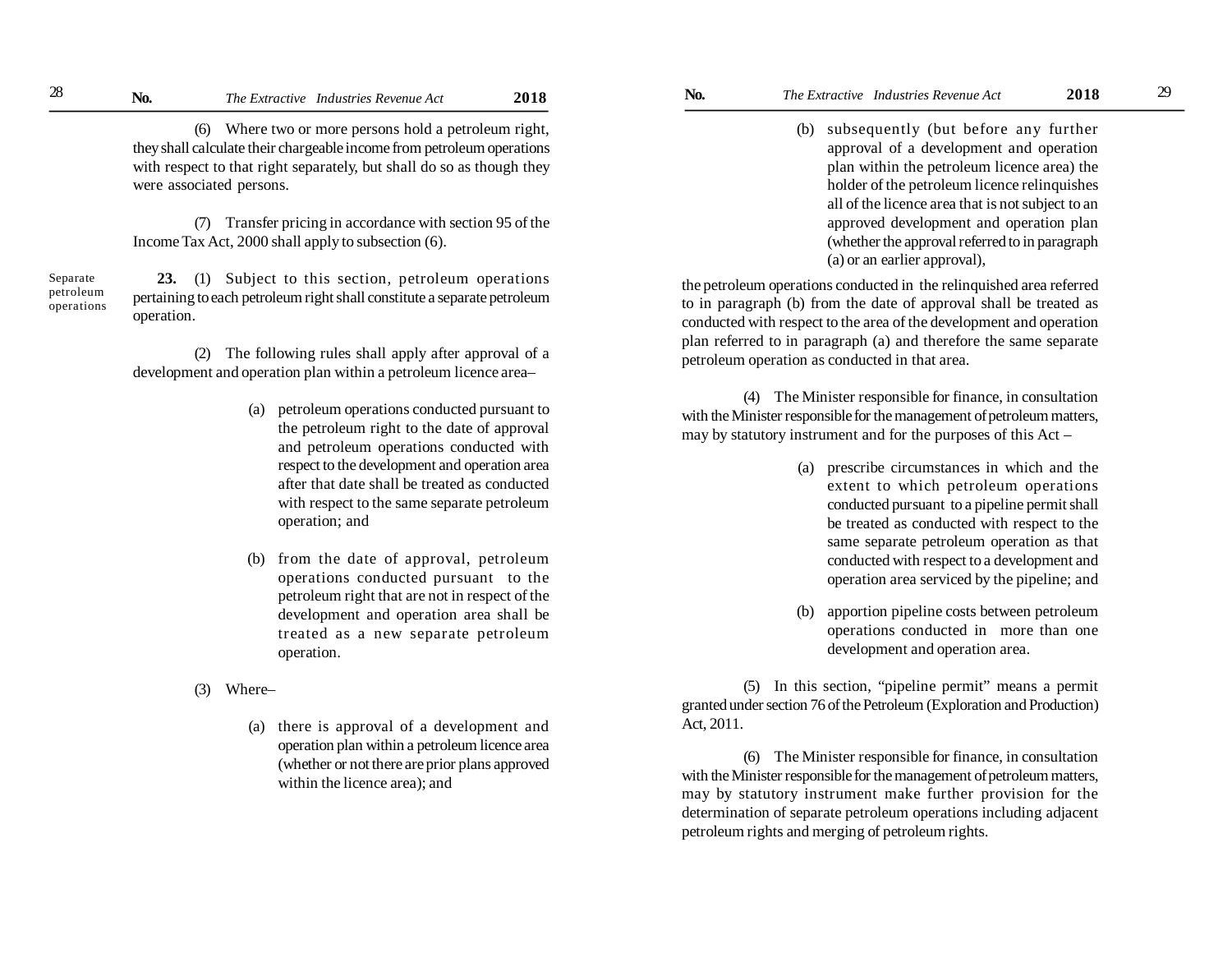**24.** (1) Subject to subsections (1) and (3), in calculating a person's income from a separate petroleum operation for a year of assessment the following shall be included - Income From petroleum operations.

- (a) the greater of the market value and the actual sale price of petroleum obtained from the licence area that is disposed of or treated as disposed of during the year;
- (b) compensation received, whether under a policy of insurance or otherwise, in respect of loss or destruction of petroleum from the licence area;
- (c) amounts received for the sale of information pertaining to the operations or petroleum reserves;
- (d) amounts required to be included under section 28 for a surplus in a decommissioning fund;
- (e) amounts required to be included under paragraph 5 of the Second Schedule including the disposal of an interest in a petroleum right; and
- any other amounts derived by the person during the year from or incidental to the operation that are included in calculating income under the Income Tax Act, 2000.

(2) The market value of petroleum shall be determined in accordance with paragraph 2 of the Second Schedule.

(3) Petroleum obtained from a separate petroleum operation that is used to pay royalties in kind as referred to in subsection (4) of section 21 shall not be included in calculating the income of the separate petroleum operation.

**25.** Subject to this section , in calculating a person's chargeable Deductions

income from a separate petroleum operation for a year of assessment forPetroleum the following shall be included- Operations

- (a) royalties, area fees and rent paid by the person under this Act or the Petroleum (Exploration and Production) Act, 2011 for the petroleum right, but not exceeding any liability under the relevant extractive industry agreement;
- (b) expenditure (other than financial costs) for the petroleum operation on the following, but only if it has been expensed in the person's financial accounts and that expensing is in accordance with generally accepted accounting principles:
	- (i) expenditure on reconnaissance, appraisal and exploration operations; and
	- (ii) expenditure in developing petroleum operations and infrastructure, including as may be prescribed by regulations;
- (c) capital allowances granted for petroleum operation and calculated in accordance with paragraph 5 of the Second Schedule including the disposal of an interest in a petroleum right;
- (d) contributions to and other expenses incurred in respect of a decommissioning fund for the petroleum operation as required under the extractive industry agreement or decommissioning plan approved by the Minister responsible for management of petroleum matters;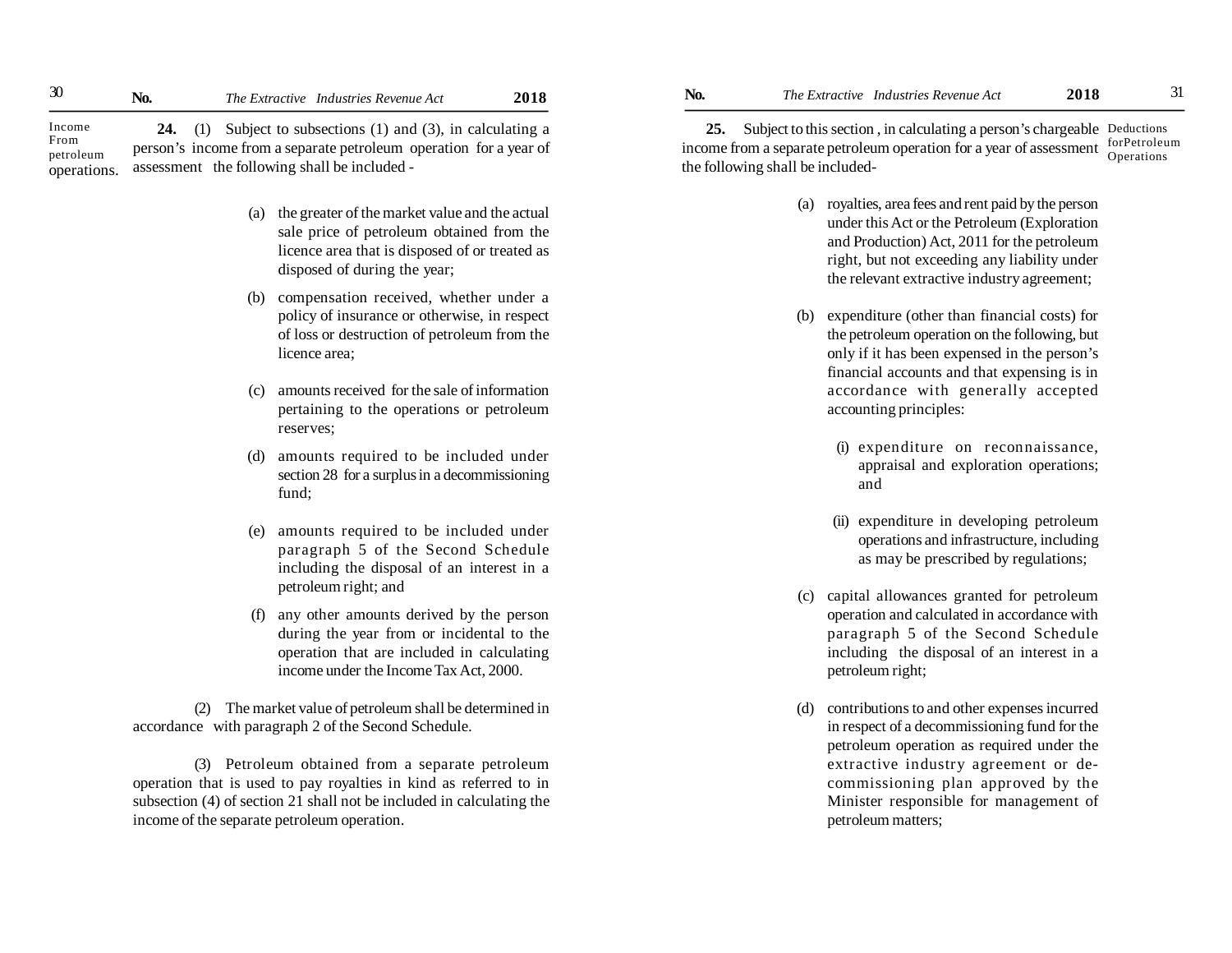- (e) expenses incurred by the person in the course of reclamation, rehabilitation and closure of the petroleum operation, but only to the extent that funds in the relevant decommissioning fund are not yet available or are inadequate; and
- (f) any other amounts incurred by the person during the year directly in the course of the operation that may be deducted under the Income Tax Act, 2000.

Losses from Petroleum Operations.

**26.** Paragraph (c) of subsection (1)of section 32 and section 32A of the Income Tax Act 2000 shall apply to allowable losses of a person from a separate petroleum operation with the following modifications–

- (a) tax payable may be reduced to 15 percent of the tax that would be due if losses were not carried forward;
- (b) a loss may not be carried forward after the latter of the following-
	- (i) the tenth year of assessment from the year of assessment in which the loss was incurred; and
	- (ii) the tenth year of assessment from the year of assessment in which commercial petroleum production commenced;
- (c) losses shall be used in the order in which they are incurred; and
- (d) losses from a separate petroleum operation may be deducted only in calculating future chargeable income from that operation and not chargeable income from any other petroleum operation or non-petroleum activities.

27. (1) Where a company that holds a petroleum right suffers Indirect 25 percentor more change in its underlying ownership or control, the company shall be treated as disposing of a proportionate interest  $\frac{1}{1}$  rights. in its petroleum right and immediately reacquiring that interest. disposal of petroleum

(2) Where subsection (1) applies, the company shall be treated as–

- (a) receiving for the disposal, consideration equal to the market value of the proportion of the right treated as disposed of; and
- (b) incurring in respect of the reacquisition an equal amount.

(3) A company that suffers a change of ownership or control referred to in subsection (1) shall notify the Commissioner-General when it files its next tax return under section 97 of the Income Tax Act, 2000.

(4) A company that fails to comply with subsection (3)shall be liable for a penalty equal to 30 percent of the market value of the interest in the petroleum right treated as disposed of under subsection  $(1)$ .

(5) This section shall be without prejudice to direct disposals of petroleum rights and the application of section 88 of the Income Tax Act, 2000 to a company that holds a petroleum right.

**28.** (1) The holder of a decommissioning fund shall be Decommissexempted from tax for the following ioning funds.

> (a) the receipt of contributions to the fund that are deductible for a petroleum right holder under paragraph (d) of subsection (1) of section 25; and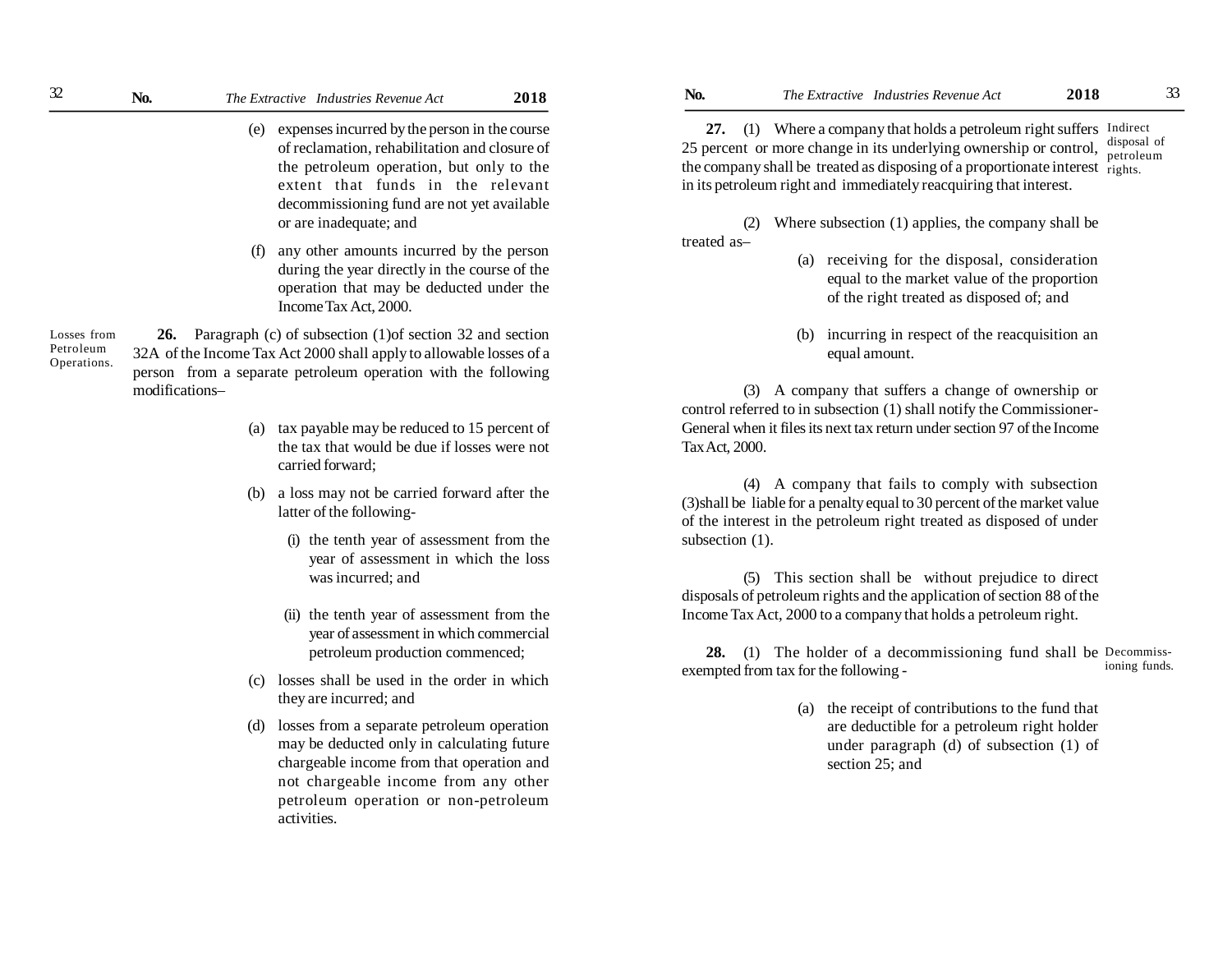(b) amounts (including interest) accumulated in or withdrawn from the fund.

(2) Where there is a surplus in a decommissioning fund and the person conducting the relevant separate petroleum operation-

- (a) completes decommissioning in accordance with the approved decommissioning plan so as to be entitled to receive the surplus; or
- (b) breaches the terms of the approved decommissioning plan,

the surplus shall be included in calculating the chargeable income of the person from the separate petroleum operation for the year of assessment in which the event referred to in paragraph (a) or (b) occurs.

(3) In addition to the consequences referred to in subsection (2), the person may be liable for petroleum resource rent tax for the surplus.

Minimum tax.

tax.

**29.** Part V of the Income Tax Act shall not apply to petroleum operations .

### PETROLEUM RESOURCE RENT TAX

**30.** (1) A holder of a petroleum licence that has accumulated net receipts or a year of assessment from production activities of a separate petroleum operation shall pay petroleum resource rent tax, imposed. Petroleum resource rent

> (2) The amount of petroleum resource rent tax referred to in subsection (1) shall be calculated by applying the rate specified in paragraph 6 of the Second Schedule to the accumulated net receipts for the year.

> (3) Subject to section 34, for the purposes of calculating petroleum resource rent tax production activities conducted with respect to the area covered by an approved development and operation area shall be treated as a petroleum operation separate from any other petroleum operation.

(4) Petroleum resource rent tax shall be imposed in addition to any other tax or charge, including income tax.

**31.** (1) Accumulated net receipts of a separate petroleum Accumulated operation for a year of assessment shall be to the extent to which net  $\frac{\text{net} \text{rect}}{\text{and} \text{accum}}$ receipts of the operation for the year exceed accumulated net lated net expenditure for that operation for the previous year of assessment expenditure. as increased by the uplift specified in paragraph 7 of the Second Schedule. and accumu-

(2) Accumulated net expenditure for a separate petroleum operation for a year of assessment shall be the extent to which net expenditure for the operation for the year plus accumulated net expenditure for that operation for the previous year of assessment (if any) as increased by the uplift specified in paragraph 7 of the Second Schedule exceed net receipts of the operation for the year .

**32.** (1) Net receipts of a separate petroleum operation for a Net receipts year of assessment shall be the extent to which gross receipts of the  $\frac{1}{\text{expand}}$ operation of the year exceed deductible expenditure of the operation for the year. expenditure.

(2) Net expenditure of a separate petroleum operation for a year of assessment shall be the extent to which deductible expenditure of the operation for the year exceeds gross receipts of the operation for the year.

**33.** (1) Subject to this section, gross receipts of a separate Gross petroleum operation for a year of assessment shall be the sum of the following gross amounts without deduction– Receipts.

> (a) gross amounts directly included in calculating income from the petroleum operation for the year as stipulated under section 24, including service fees and amounts received from the disposal of petroleum and other trading stock;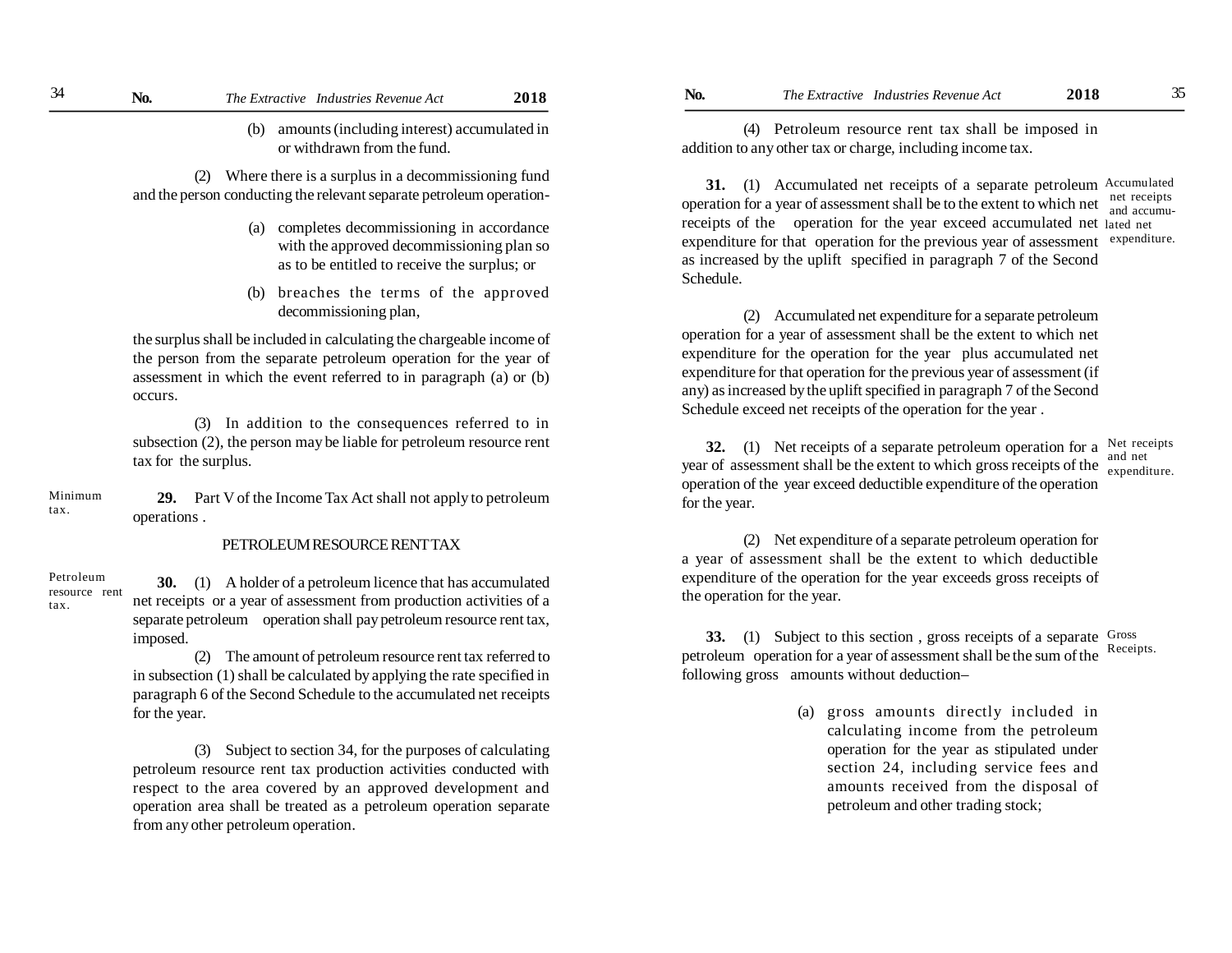- (b) gross positive amounts that enter into the calculation of a net amount that is included in calculating income from the petroleum operation for the year as stipulated under section 24, including consideration received on the disposal of depreciable, business or other assets;
- (c) gross positive amounts that enter into the calculation of a net amount (such as a loss) that is deductible in calculating chargeable income for the year where the amount is referred to in section 25, including amounts of the type referred to in paragraph (b); and
- (d) for a surplus in a decommissioning fund, any amount provided for in section 37.

(2) Gross receipts of a separate petroleum operation shall not include–

- (a) interest and other financial gains, including an amount treated as interest income under the Income Tax Act, 2000; or
- (b) subject to section 36, consideration received for the transfer of a petroleum right.
- (3) An amount referred to in subsection (1)–
	- (a) shall be determined in accordance with section 95 of the Income Tax Act, 2000; and
	- (b) may be included in the gross receipts of a year of assessment irrespective of whether or not it is actually received during that year.

**34.** (1) Subject to this section , the deductible expenditure of a separate petroleum operation for a year of assessment shall be the sum of the following gross amounts- Deductible Expenditure

- (a) gross amounts for the petroleum operation that are directly deducted in calculating chargeable income for the year and where the amounts are referred to in section 25;
- (b) gross expenditure included during the year in the adjusted cost base of a depreciable or business asset used in the petroleum operation;
- (c) other gross expenditure that enters into the calculation of a net amount that is included in calculating income from the petroleum operation for the year;
- (d) other gross expenditure that enters into the calculation of a net amount (such as a loss) that is deductible in calculating chargeable income from the petroleum operation for the year where that amount is referred to in section 25;
- (e) the amount of income tax payable for the petroleum operation for the year as calculated under section 22; and
- (f) for the year of commencement of production activities, any amount provided for in section 35.

(2) The deductible expenditure of a separate petroleum operation shall not include–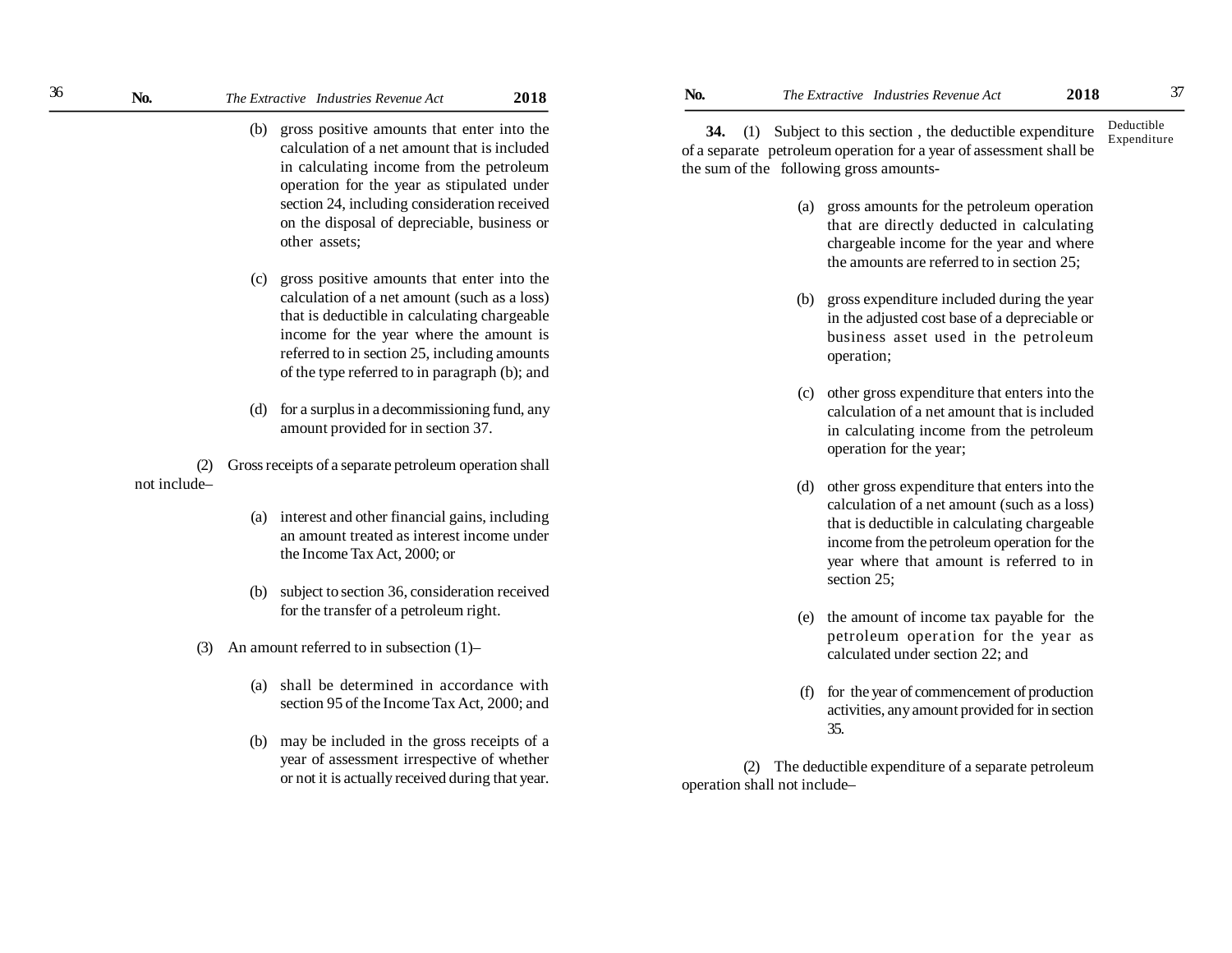- (a) interest or other financial costs, including an amount treated interest under the Income Tax Act, 2000;
- (b) amounts claimed as capital allowances, but not to limit a deduction under paragraph (b) of subsection (1);
- (c) losses referred to in section 26 and paragraph (c) of subsection (1) of section 32 and section 32A of the Income Tax Act, 2000;
- (d) subject to section 36, amounts included in the adjusted cost base of a petroleum right including bonus payments; and
- (e) payments to acquire an interest in the profits, receipts or expenditures of the petroleum operation and payments made for such interests.

(3) Expenditure shall not be deductible expenditure to the extent that it exceeds the requirements of section 95 of the Income Tax Act, 2000.

Year of Commen-Cement

**35.** (1) In a year of assessment in which a person commences production activities under a petroleum licence and for the purposes of allowing a deduction for exploration expenditure incurred during the seven years priorto the commencement, the deduction allowed under paragraph (f) of subsection (1) of section 34 shall be equal to the amount by which relevant deductible expenditure exceeds relevant gross receipts.

(2) No amount shall be deductible under paragraph (f) of subsection (1) of section 34 unless the relevant deductible expenditure and relevant gross receipts have been audited and certified as correct by the Commissioner-General.

(3) The Minister responsible for finance may by statutory instrument make regulations prescribing the time limit within which the Commissioner-General shall conduct the audit and certification.

- (4) In this section-
	- (a) "relevant deductible expenditure" means expenditure-
		- (i) incurred by a person exclusively on exploration in the relevant licence area and no more than seven years before the date of commencement referred to in subsection (1); and
		- (ii) of a type referred to in section 34 (other than paragraph (f) of subsection (1) of section 34) presuming that the petroleum operation in question is that conducted under the petroleum licence prior to the commencement;
	- (b) "relevant gross receipts" means receipts–
		- (i) derived by the person from exploration in the relevant licence area and no more than seven years before the date of commencement referred to in subsection  $(1)$ ; and
		- (ii) of a type referred to in section 33, presuming that the petroleum operation in question is that conducted under the petroleum licence prior to the commencement; and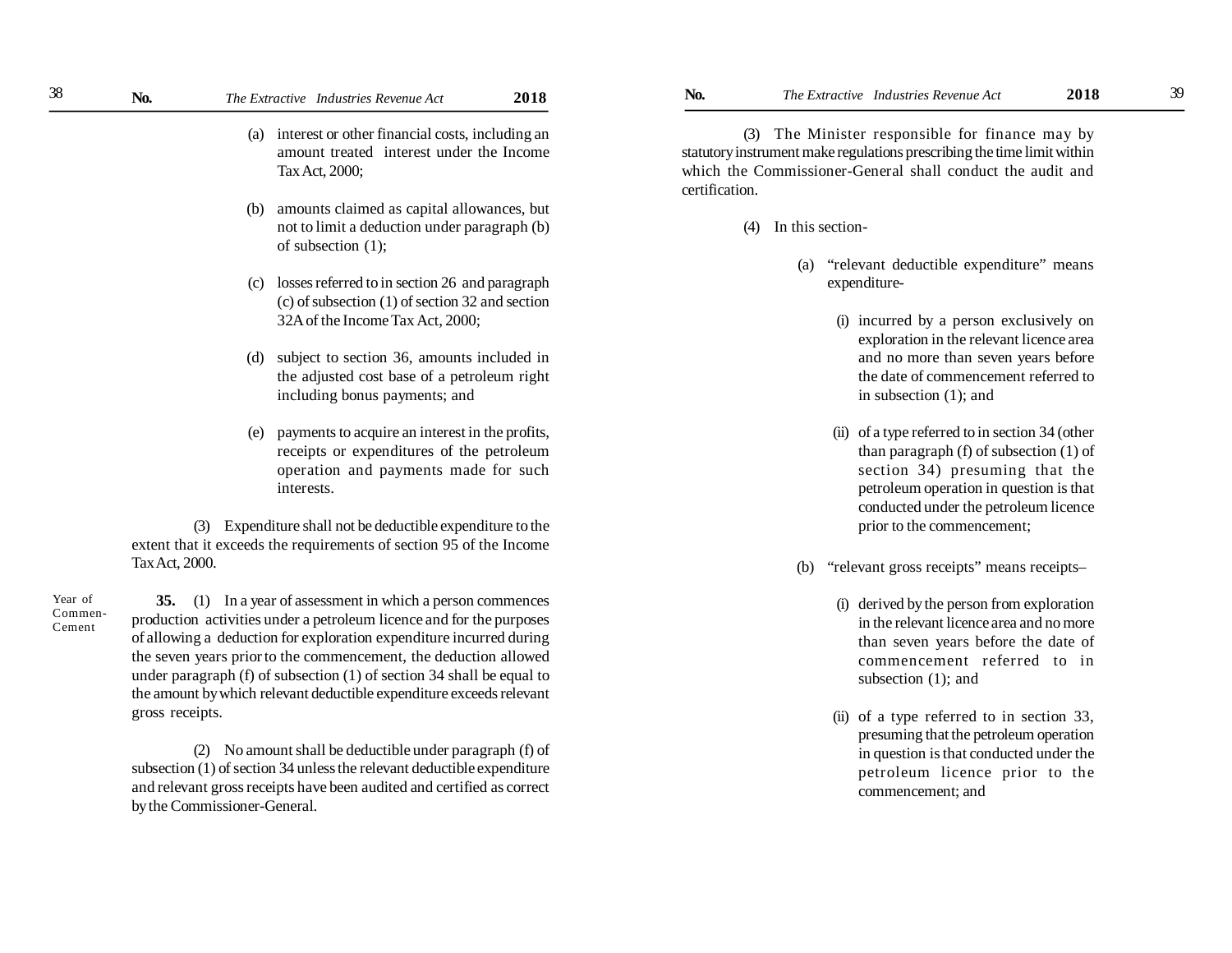(c) "relevant licence area" means that part of a petroleum licence area that becomes the development and operation area in which the production activities referred to in subsection (1) are conducted.

Transfer of Petroleum Rights

- **36.** (1) Where a person transfers an interest in a petroleum right during a year of assessment together with the person's interest in the separate petroleum operation conducted under that right, for the purposes of calculating any petroleum resource rent tax payable by the transferee, the transferee shall be treated as–
	- (a) having the same accumulated net expenditure for the petroleum operation for the year of assessment preceding the transfer as the transferor had (if any);
	- (b) incurring the same deductible expenditure for the petroleum operation during the year of assessment of the transfer and to the time of transfer as the transferor did (if any);
	- deriving the same gross receipts for the petroleum operation during the year of assessment of the transfer and to the time of transfer as the transferor did (if any), and
	- (d) having paid the same amount of instalments under section 45 during the year of assessment of the transfer and to the time of transfer as the transferor did (if any).

(2) Where a person transfers only a part of an interest in a petroleum right, the amounts referred to in subsection (1) shall be apportioned according to the amount of the interest transferred.

(3) Where expenditure, receipts or payments are attributed to a transferee under this section, such expenditure, receipts or payments shall not be attributed to the transferor.

**37.** (1) In the circumstances as provided for in section 27, Decommissithe surplus in a decommissioning fund shall be included in calculating  $\frac{\text{sum}}{\text{positive}}$ the chargeable income of a person from a separate petroleum balance operation. oning fund

(2) The inclusion referred to in subsection (1) shall also be included in gross receipts for the purposes of calculating petroleum resource rent tax.

**38.** (1) A petroleum right holder conducting processing of <sup>Processing</sup> petroleum shall be subject to income tax for those activities.

(2) Decommissioning and decommissioning funds as set out in paragraph (d) of subsection (1) of section 24, paragraphs (d) and (e) of subsection (1) of section 25 and section 28 shall apply, with necessary adaptations, in calculating a petroleum right holder's income from a business that includes processing of petroleum, but only to the extent the expenses and funds relate to that processing.

(3) Paragraph (c) of subsection (1) of section 32 and section 32A of the Income Tax Act, 2000 shall apply to allowable losses of a person from conducting a business that includes processing of petroleum so that tax payable may be reduced to 15 percent of the tax that would be due if losses were not carried forward.

# PART IV–EXTRACTIVE INDUSTRY AGREEMENTS

**39.** (1) In applying and administering a law relating to revenue Obligation the Commissioner-General shall not take into account any extractive <sup>to take</sup> industry agreement unless the Minister responsible for Finance has—extractive account of industry

agreements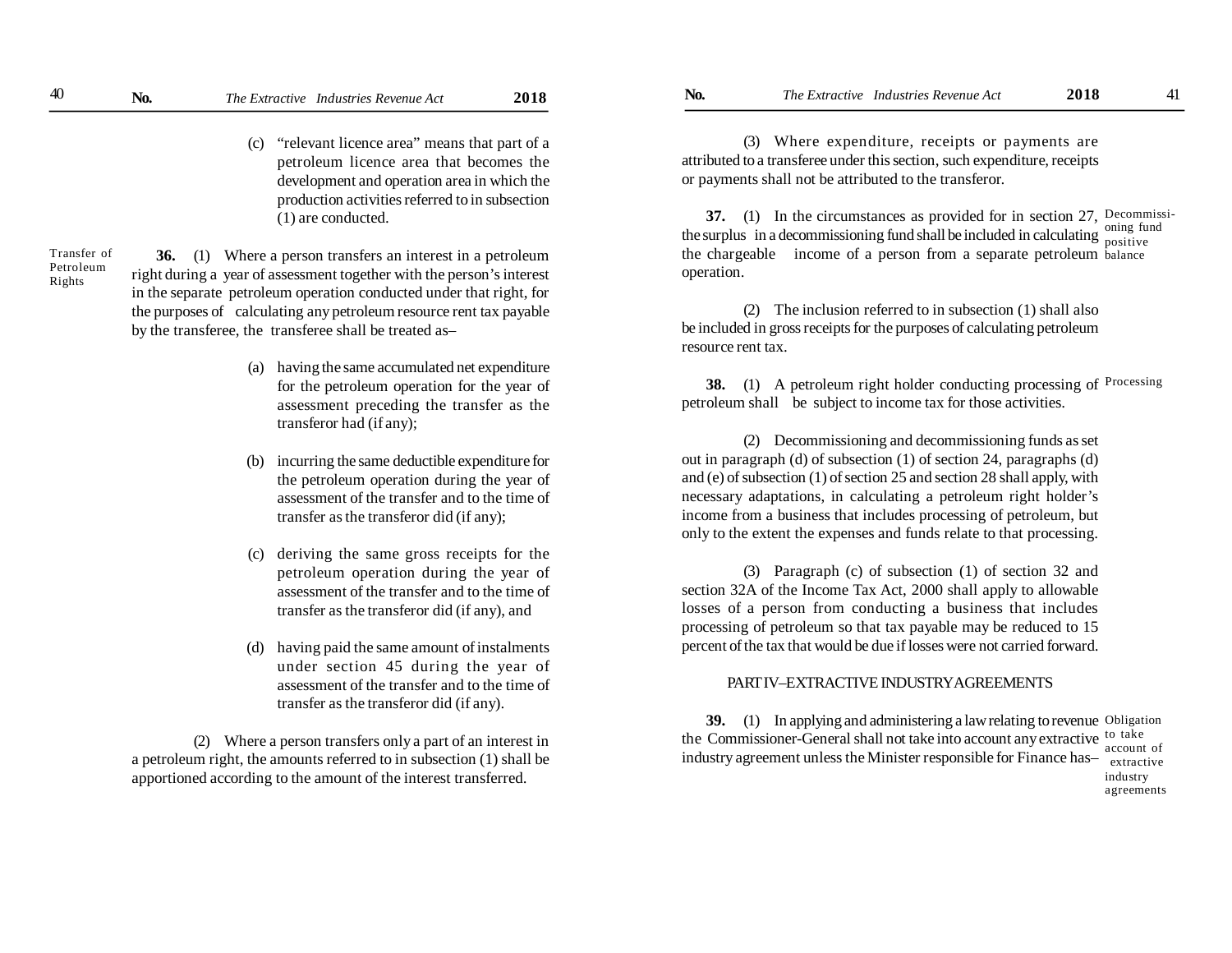- (a) certified a true and correct copy of that agreement; and
- (b) made that copy available to the Commissioner-General (whether through a public register or otherwise).

(2) Subject to subsection (1) and section 41, in the case of an extractive industry agreement concluded before the commencement of this Act, the Commissioner-General shall apply and administer a revenue law to a party to the agreement after taking into account any modification or protection of the revenue law required by the agreement.

(3) Subject to subsection (1) and section 41, in the case of an extractive industry agreement concluded on or after the commencement of this Act, the Commissioner-General shall apply and administer a revenue law to a party to the agreement after taking into account any approved fiscal stability clause contained in the agreement.

(4) Except as provided for in subsections (2) and (3), the Commissioner-General shall apply and administer any law relating to revenue without taking account of extractive industry agreements.

A p p r o v e d Fiscal Stability Clause **40.** (1) Subject to subsection (2), a fiscal stability clause in an extractive industry concluded on or after the commencement of this Act shall be an approved fiscal stability clause to the extent that it protects a mineral or petroleum right holder from–

- (a) the imposition of new discriminatory taxes or Government charges that does not exist at the date the agreement is concluded;
- (b) the alteration of an existing tax or Government charge in a discriminatory manner; or
- (c) the alteration to the material detriment of the right holder of-
	- (i) royalty, income tax, resource rent tax and withholding tax rates and the rate of charges due on the importation of goods or services; or
	- (ii) the structural features and methodology for calculating the base upon which the charges referred to in sub-paragraph (i) are imposed, including rules and rates as to capital allowances, other cost recovery and carry forward of losses.

(2) To the extent a fiscal stability clause in an extractive industry agreement incorporates protection of the type referred to in paragraph (c) of subsection (1), then unless the clause is extended by further agreement the clause ceases to be an approved fiscal stability clause-

- (a) in the case of a mining agreement, ten years after the conclusion of the agreement; and
- (b) in the case of a petroleum agreement, thirteen years after the first approval of a development and operation plan within the licence area.

(3) In this section, "fiscal stability clause" means a clause in an extractive industry agreement that warrants that the fiscal regime applying to a contracting party shall continue to apply or not be altered to the detriment of the party.

protected treatment under the agreement for laws relating to revenue Industry while at the same time claiming the benefits of amendments to the agreements **41.** (1) The purpose of this section is to prevent a party to an extractive industry agreement from securing both a modified or revenue law that occurs after conclusion of the agreement.

No double benefits un-der Extractive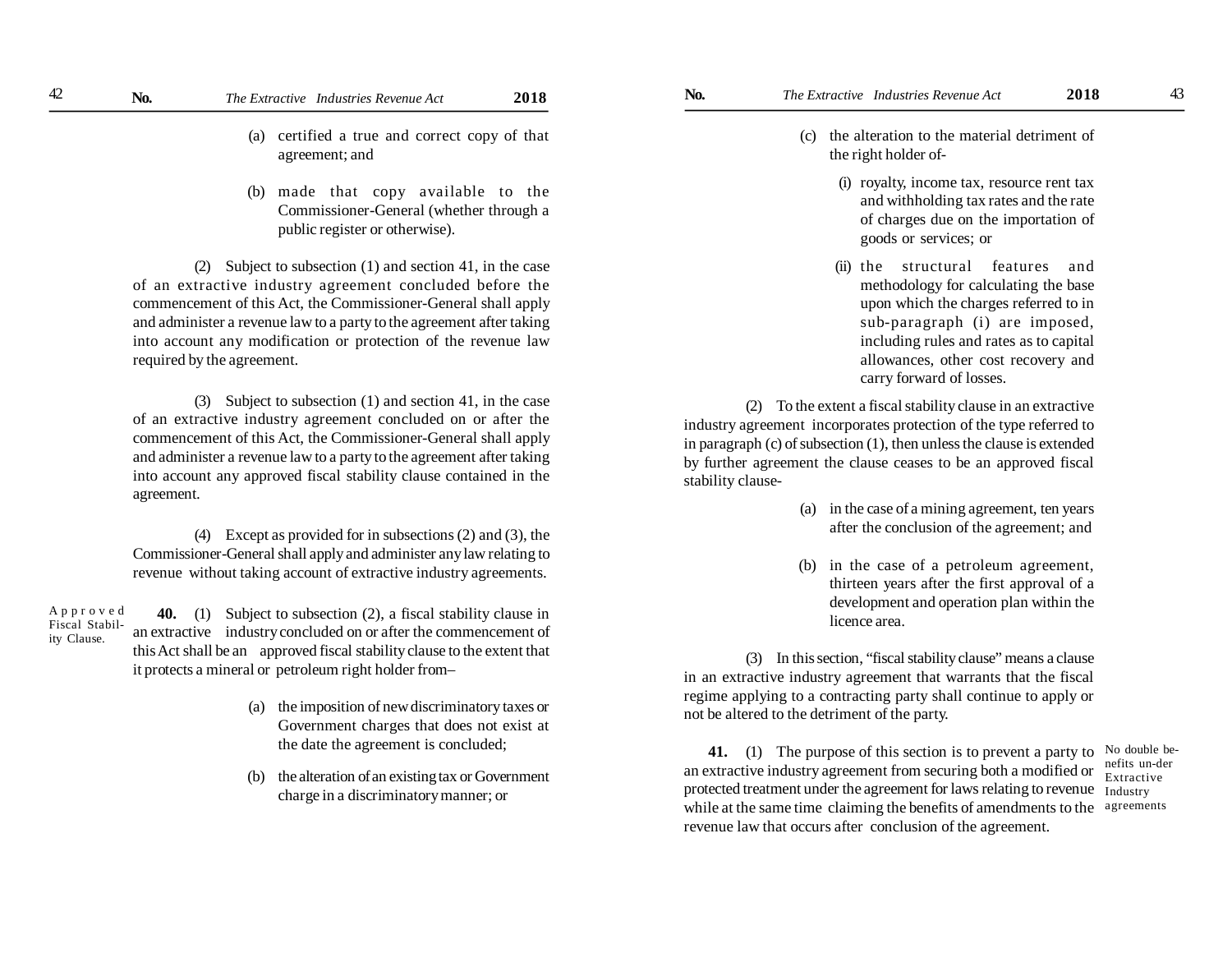**No. No.** *The Extractive Industries Revenue Act* **2018 No.** *The Extractive Industries Revenue Act* **2018** 45

(2) Where an extractive industry agreement modifies or protects an old revenue law under section 39, any old revenue law that is modified or protected by the agreement shall continue to apply until the earlier of-

- (a) the end of the agreement or relevant clauses in the agreement;
- (b) in the case of an agreement concluded before the commencement of this Act, the first alteration of the modified or protected treatment in the agreement after the commencement of this Act; and
- (c) the relinquishment by the person of the person's right to modified and protected treatment.

(3) In calculating the revenue liability of the person during the application period referred to in subsection (2) the Commissioner-General may, in his discretion-

- (a) continue to apply other provisions of the old revenue law referred to in subsection (2) (whether or not the law have been repealed or amended) that the Commissioner-General considers are associated with or that have an application that is consequential upon the provisions mentioned in subsection (2); and
- (b) disapply any old revenue law that the Commissioner-General considers to -
	- (i) correspond to provisions referred to in paragraph (a); or
	- (ii) have no corresponding provision in the revenue law.
- (4) In this section, "old revenue law"-
- - (a) means the revenue law as applicable at the time it is modified or protected by an extractive industry agreement (see subsection (2)); and

# PART V–ADMINISTRATION

**42.** (1) The holder of a mineral or petroleum right may elect to Accounts maintain accounts, be assessed and pay revenue in United States Dollars or other currency as may be prescribed.

- (2) The election under subsection (1) shall–
	- (a) be collective and for all three purposes referred to in subsection (1);
	- (b) be in writing and filed with the National Revenue Authority at the time of application for the relevant licence; and
	- (c) apply for the duration of the licence.

43. (1) A person who is liable to pay royalties under sub-Assessment section 3 of section 21 shall file with the Commissioner-General a return of royalties and make payment at the time the royalties should be paid. of royalties.

(2) A return filed under subsection (1) shall be in the manner and form prescribed specifying–

- (a) the volume of minerals or petroleum liable for royalties;
- (b) the market value of the minerals or petroleum calculated in accordance with paragraph 2 of the First Schedule or paragraph 2 of the Second Schedule, as the case requires;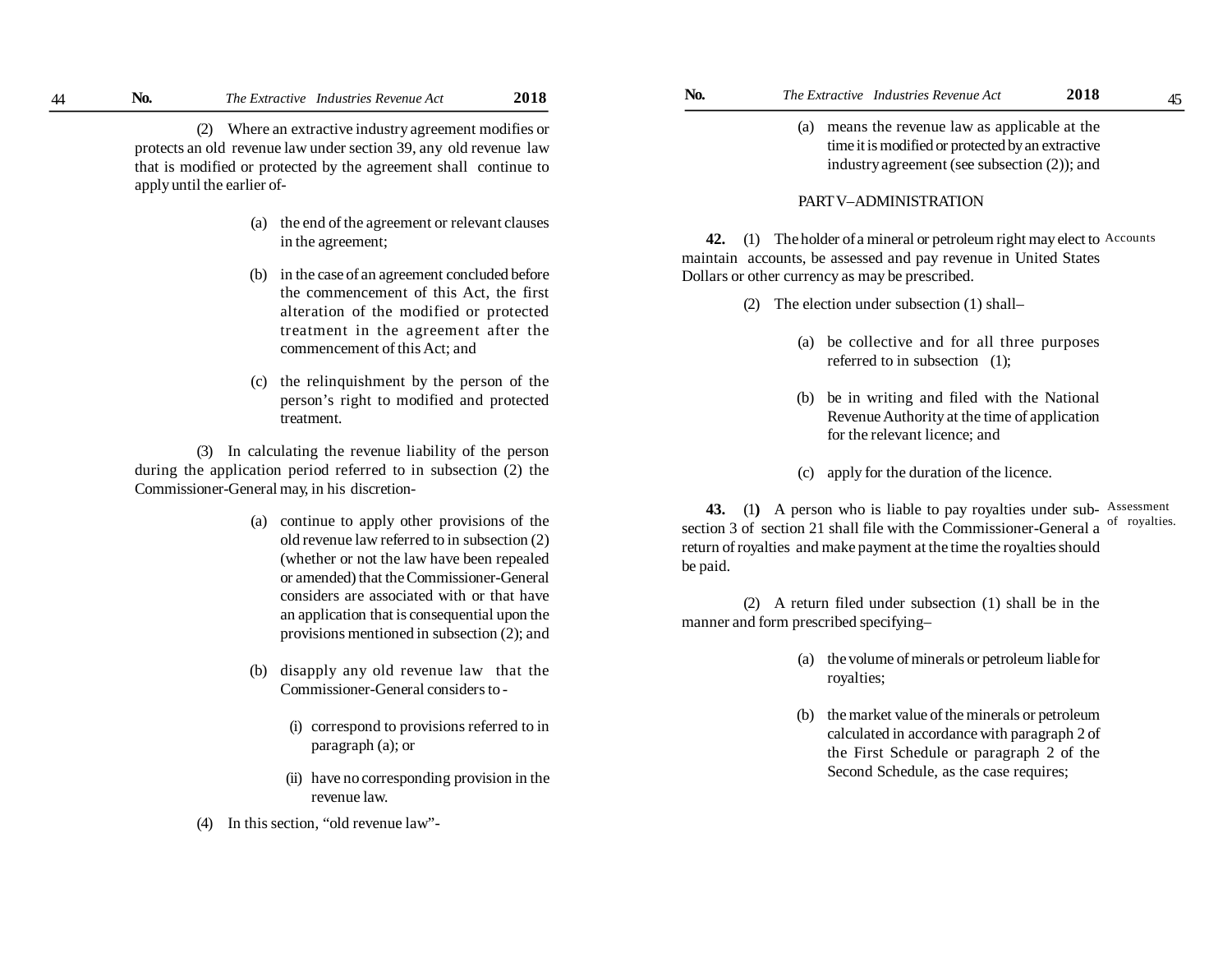- (c) the amount of royalties the person should pay; and
- (d) any other information the Commissioner-General may prescribe.

(3) Subject to this section, Part XIII of the Income Tax Act, 2000 shall apply, with any necessary adaptations, to a return filed under subsection (1).

(4) A return filed under subsection (1) shall be treated as a self-assessment but–

- (a) an assessment under section 102 of the Income Tax Act, 2000 may be levied with respect to royalties; and
- (b) a self-assessment under this section or an assessment under section 102 of the Income Tax Act, 2000 may be amended under section 103 of the Income Tax Act, 2000.

**44.** The Income Tax Act, 2000 shall apply to the assessment and payment of income tax for mineral and petroleum operations . Assessment of income tax.

Instalments of mineral and petroleum resource rent tax.

**45.** (1) At the time an extractive industry producer is liable to file an estimate of chargeable income under section 113 of the Income Tax Act 2000, the producer shall also file an estimate of the mineral resource rent tax or petroleum resource rent tax due for the same year of assessment.

(2) An estimate filed under subsection (1) shall be in the manner and form prescribed estimating–

- receipts, net expenditure, accumulated net receipts and accumulated net expenditure for the year of assessment from the separate mineral or petroleum operation, as the case requires;
- (b) accumulated net expenditure for that operation for the previous year of assessment as increased by any uplift available;
- (c) where the producer estimates accumulated net receipts for the year of assessment, the amount of mineral resource rent tax or petroleum resource rent tax payable with respect to those receipts; and
- (d) any other information the Commissioner-General may prescribe.

(3) An extractive industry producer shall file an estimate under subsection (1), irrespective of whether any amount of mineral resource rent tax or petroleum resource rent tax is estimated as payable.

(4) An extractive industry producer that estimates mineral resource rent tax or petroleum resource rent tax as payable for a year of assessment under subsection (3) shall pay that mineral resource rent tax or petroleum resource rent tax by quarterly instalment at the same time as income tax would be payable under section 113 of the Income Tax Act, 2000.

(5) Subject to this section, the procedure in section 113 of the Income Tax Act, 2000 shall apply to estimates and payment of instalments under this section as though mineral resource rent tax and petroleum resource rent tax were income tax.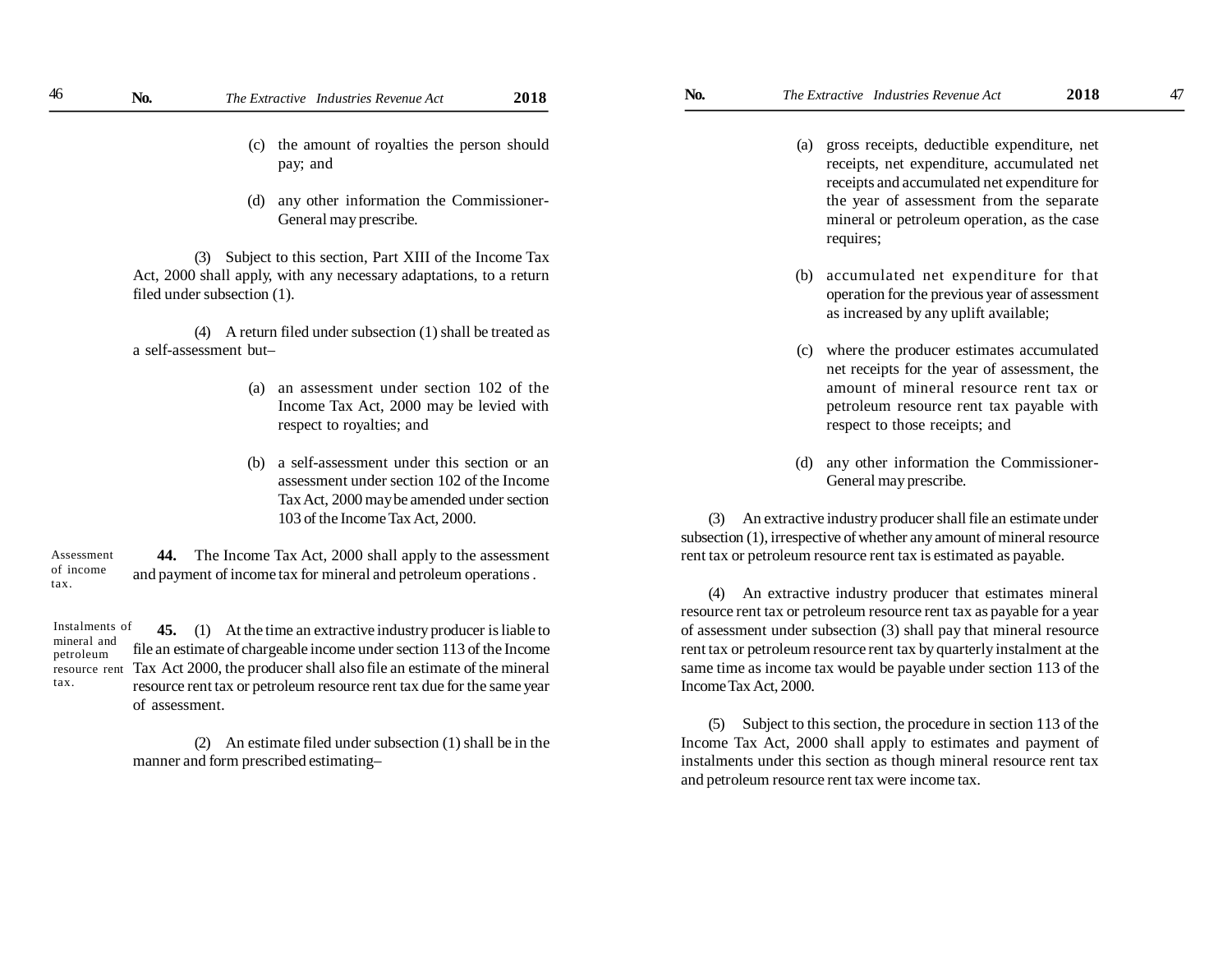**46.** (1) At the time an extractive industry producer files a mineral and return of income under section 97 of the Income Tax Act 2000 the resource rent producer shall file a return of mineral resource rent tax or petroleum resource rent tax due for the same year of assessment. Assessment of p e t r o l e u m tax.

> (2) A return filed under subsection (1) shall be in the manner and form prescribed specifying–

- (a) gross receipts, deductible expenditure, net receipts, net expenditure, accumulated net receipts and accumulated net expenditure for the year of assessment from the separate mineral or petroleum operation, as the case requires;
- (b) accumulated net expenditure for that operation for the previous year of assessment (if any) as increased by any uplift available;
- (c) where the producer has accumulated net receipts for the year of assessment, the amount of mineral resource rent tax or petroleum resource rent tax payable with respect to those receipts; and
- (d) any other information the Commissioner-General may prescribe.

(3) An extractive industry producer shall file a return under subsection (1) irrespective of whether any amount of mineral resource rent tax or petroleum resource rent tax is payable for the year of assessment.

(4) An extractive industry producer that calculates mineral resource rent tax or petroleum resource rent tax as payable for a year of assessment under subsection (2) shall pay that rent tax (less any instalments paid under section 45) at the time the return is filed.

(5) Subject to this section, Part XIII of the Income Tax Act, 2000 shall apply with any necessary adaptations to a return filed under subsection (1).

(6) A return filed under subsection (1) shall be treated as a self-assessment but–

- (a) an assessment under section 102 of the Income Tax Act, 2000 may be levied with respect to mineral resource rent tax or petroleum resource rent tax; and
- (b) a self-assessment under this section or an assessment under section 102 of the Income Tax Act, 2000 may be amended under section 103 of the Income Tax Act, 2000.

**47.** (1) The National Revenue Authority shall be responsible General Prifor administering and giving effect to this Act. nciples of administration.

(2) This Act shall be administered in accordance with rules and procedures contained in the following sections of the Income Tax Act, 2000-

- (a) section 96 of the Income Tax Act, 2000;
- (b) sections 106 to 112 of the Income Tax Act, 2000;
- (c) section 115 of the Income Tax Act, 2000;
- (d) Part XVI of the Income Tax Act, 2000;
- (e) Part XVII of the Income Tax Act, 2000;
- (f) Part XVIII of the Income Tax Act, 2000; and
- (g) Part XIX of the Income Tax Act, 2000.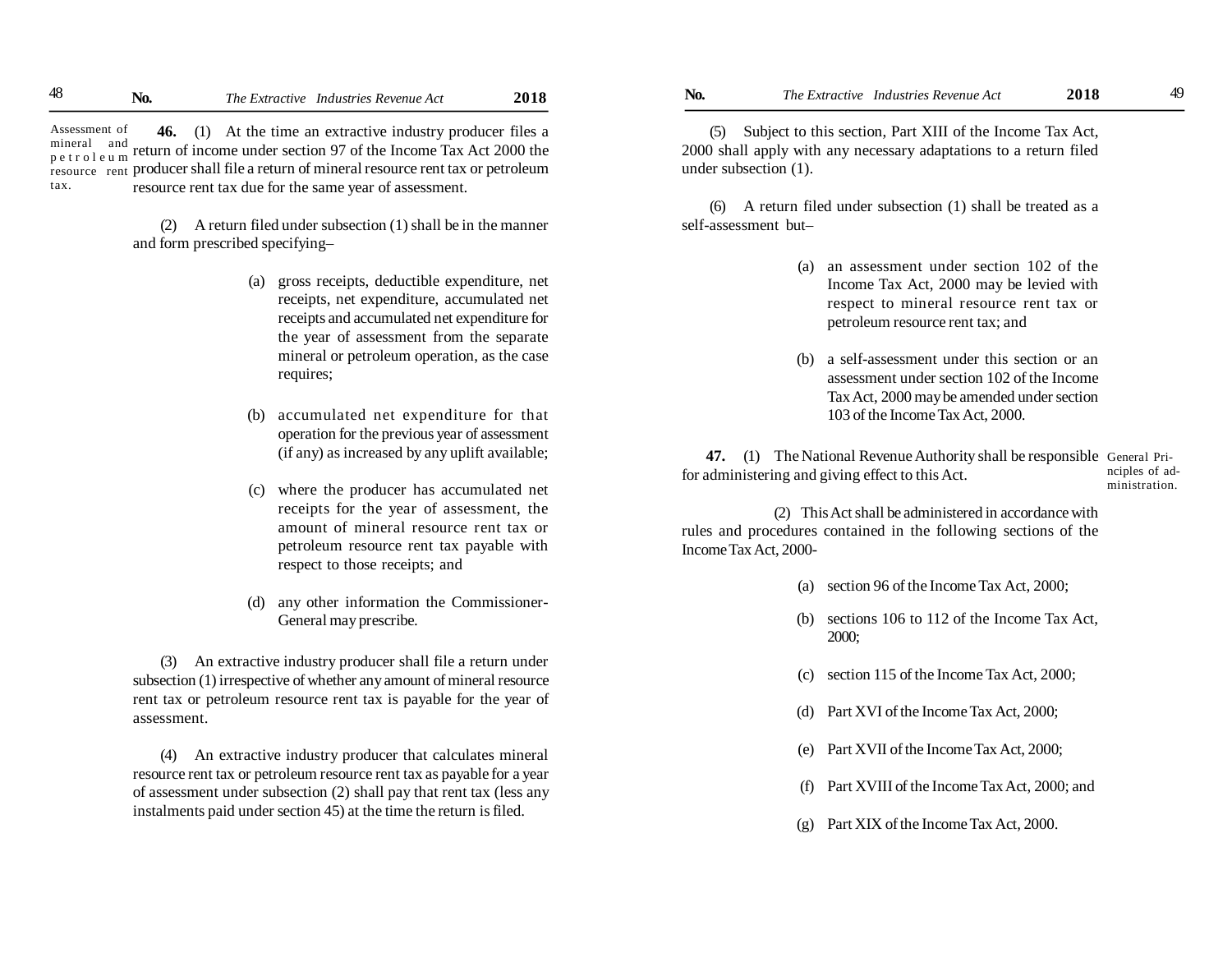(3) The rules and procedures referred to in subsection (2) shall apply with necessary adaptations and, in particular, as though amounts payable under this Act were income tax.

(4) For the purposes of section 133 of the Income Tax Act, 2000, the holder of a large-scale mining licence or petroleum licence shall maintain accounts and records for the mining or petroleum operations in accordance with generally accepted accounting principles.

Assistance of officers of Public bodies.

**48.** (1) For the purposes of this Act, the Commissioner-General may request officers of a public body including bodies that provide security to assist or protect officers of the National Revenue Authority in carryingout their functions under this Act.

(2) A public body that receives a request under subsection (1) shall do its best to provide assistance within the limits of its authority and resources.

(3) Without limiting the scope of subsection (1), officers of a public body shall provide the National Revenue Authority with all necessary information and assistance, including for the proper assessment, audit and collection of all amounts due under this Act.

(4) Section 165 of the Income Tax Act, 2000 shall apply to a public officer providing assistance under this section with respect to all information and documents that, solely by reason of the assistance provided, come into the public officer's possession.

**49.** (1) This section shall apply where the holder of a mineral or petroleum right fails to pay any amount due under this Act and petroleum including income tax. Prohibition on disposal of minerals

> (2) Subject to subsection (1), the Commissioner-General may, in consultation with the National Minerals Agency or the Petroleum Directorate, as the case requires, serve a notice on a holder of a right prohibiting the disposal of any minerals or petroleum in the holder's possession until the outstanding amount has been paid.

(3) Upon service of a notice under subsection (2), a lien on the minerals and petroleum shall arise in favour of the Commissioner-General in accordance with section 107 of the Income Tax Act, 2000.

(4) The Commissioner-General may enforce payment of the amount referred to in subsection (1), by issuing distress proceedings under section 109 of the Income Tax Act, 2000 against the minerals and petroleum referred to in subsection (2).

(5) Where a holder of a mineral or petroleum right has minerals or petroleum seized by reason of tax due or pays tax due by a joint holder of that right, the holder may recover any loss from the joint holder as a debt due.

(6) A person who, without reasonable excuse, fails to comply with a notice issued under subsection (2) shall be treated as wilfully evading tax for the purposes of section 154 of the Income Tax Act, 2000.

**50.** (1) A relevant licence holder shall -

Financial Forecasts

- (a) on each of the occasions referred to in subsection (2) and for each year of the projected life of the licence (including any potential for extension) prepare forecasts of–
	- (i) amounts, sources, methods, terms and conditions of financing of operations under the licence;
	- (ii) exploration, development and operating costs as well as additional capital costs incurred after the commencement of commercial production;
	- (iii) production volumes and expected conditions of sale, particularly with respect to price;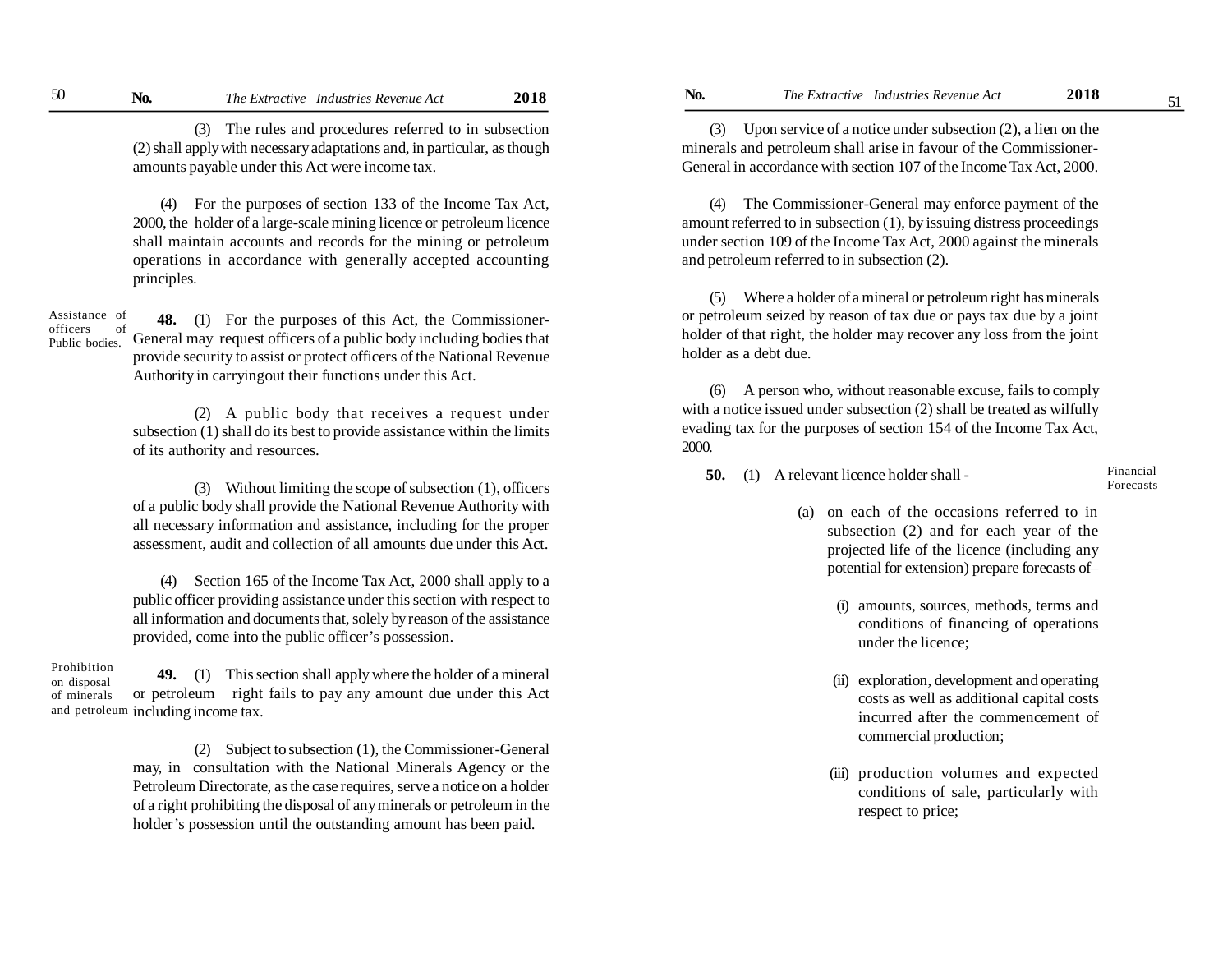- (iv) production or profit sharing arrangements, including expected distributions, the policy on which distributions are to be based and the order of priority between distributions and other payments (especially interest and repayment of debt);
- (v) taxes and other revenues to become payable to the Government of Sierra Leone and the manner in which those amounts are calculated; and
- (vi) any other information as the Minister responsible for finance may prescribe;
- (b) use an appropriate template provided by the Minister responsible for finance in making the forecasts referred to in paragraph (a); and
- have appointed, at all times, by written notification to the Minister responsible for finance, an officer-
	- (i) of sufficient seniority to be able to access the information referred to in paragraph (a); and
	- (ii) who shall liaise with the Ministry of Finance regarding matters prescribed by this section.

(2) Forecasts under paragraph (a) of subsection (1) shall be prepared twice each year, stating the forecasts at dates and forwarded to the Minister responsible for finance by dates specified by statutory instrument.

(3) Upon receiving forecasts under subsection (2), the Minister responsible for finance may, where the Minister considers it necessary, by notice in writing, require the licence holder to provide further and better particulars as to the forecasts and the licence holder shall provide those particulars within 10 working days of receiving the notice.

(4) If a relevant licence holder becomes aware of facts that make the most recent forecasts referred to in paragraph (a) of subsection (1) inaccurate in a material particular, then the licence holder shall immediately notify the Minister responsible for finance and provide updated information.

(5) A licence holder who fails to comply with the requirements of this section shall be deemed to be impeding the administration of this Act for the purposes of section 155 of the Income Tax Act, 2000 (applied by section 47).

(6) Information received under this section may be used within the Ministry of Finance for revenue forecasting and public financial management purposes, but such information is otherwise subject to the requirements of section 165 of the Income Tax Act, 2000 with any necessary adaptations.

(7) In administering this section, the Ministry of Finance shall coordinate with the National Mineral Agency and the Petroleum Directorate.

(8) In this section, "relevant licence holder" means the holder of a–

- (a) mining exploration licence, where the Minister responsible for finance has notified the holder in writing that this section applies;
- (b) large-scale mining licence; or
- (c) petroleum licence.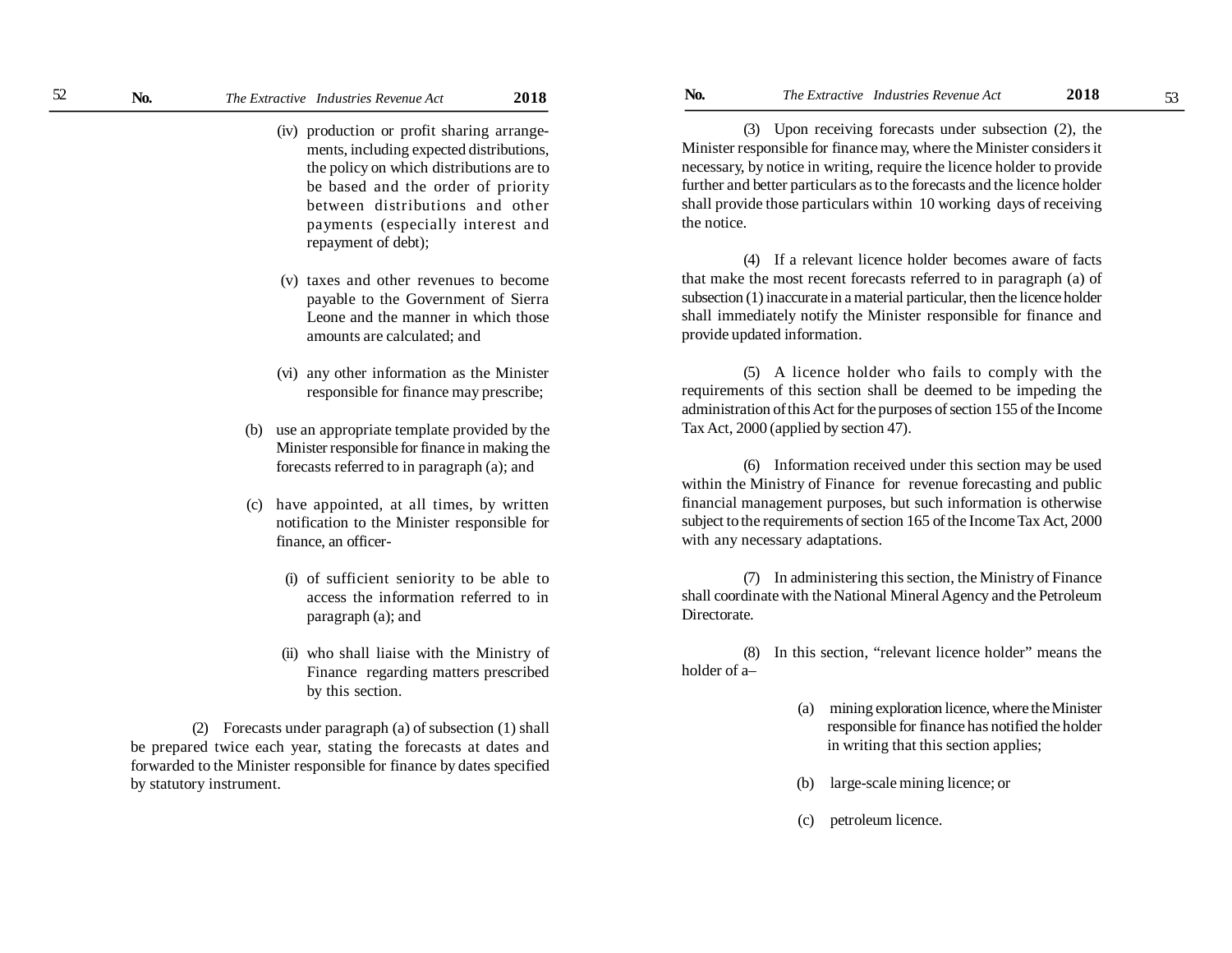PART VI –AMENDMENTS AND TRANSITIONAL PROVISIONS

**51.** The Mines and Minerals Acts, No. 12 of 2009 is amended as set out in the Third Schedule herein. Consequential Amendments.

Transitional Mineral tax.

**52.** (1) For the purpose of imposing mineral resource rent tax a separate mineral operation shall not have accumulated net resource rent expenditure for a year of assessment prior to the commencement year of this Act but expenditures referred to in subsection (2) may be claimed.

> (2) For the purposes of imposing mineral resource rent tax, expenditure for a separate mineral operation shall include the following -

- (a) for the commencement year of this Act, 40 percent of the relevant depreciated historic cost and losses;
- (b) for the first year of assessment after the commencement year of this Act-
	- (i) 20 percent of the relevant depreciated historic cost and losses; plus
	- (ii) the uplift specified in paragraph 8 of the First Schedule for one year applied to the 20 percent amount referred to in subparagraph (i);
- (c) for the second year of assessment after the commencement year of this Act–
	- (i) 20 percent of the relevant depreciated historic cost and losses; plus
- (ii) the uplift specified in paragraph 8 of the First Schedule for two years applied to the 20 percent amount referred to in subparagraph (i); and
- (d) for the third year of assessment after the commencement year of this Act–
	- (i) 20 percent of the relevant depreciated historic cost and losses; plus
	- (ii) the uplift specified in paragraph 8 of the First Schedule for three years applied to the 20 percent amount referred to in subparagraph (i).

(3) For the purpose of imposing mineral resource rent tax, relevant deductible expenditure and relevant gross receipts referred to in section 17 may include amounts incurred or derived prior to the commencement of this Act.

(4) The amounts referred to in subsection (3) shall meet the seven year limitation referred to in section 17.

- (5) In this section–
	- (a) "historic cost" of an amount incurred by a person means the amount calculated in accordance with generally accepted accounting principles and specified in the person's audited financial accounts;;
	- (b) "relevant depreciated historic cost and losses" for a separate mineral operation means-
		- (i) the historic cost of all amounts for which capital allowances are available in the commencement year of this Act with respect to the operation; minus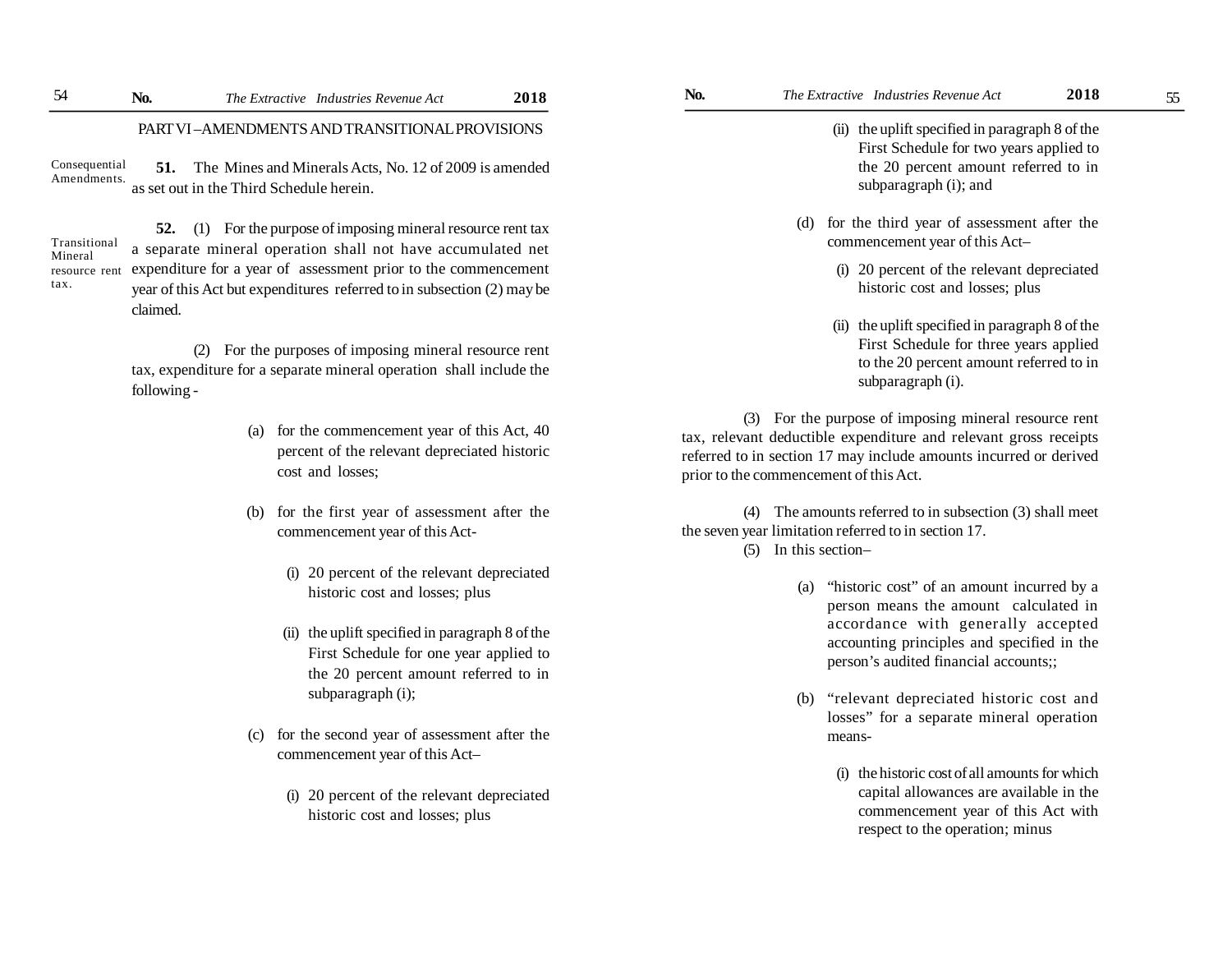| 56 | No. | The Extractive Industries Revenue Act | 2018 |
|----|-----|---------------------------------------|------|
|    |     |                                       |      |

- (ii) capital allowances at the rates provided for in paragraph 6 of the First Schedule since the amount was incurred (irrespective of whether those allowances were actually granted or claimed); plus
- (iii) losses carried forward under the Income Tax Act and available for deduction in calculating chargeable income from the separate mineral operation for the commencement year of this Act; and
- (c) "commencement year of this Act" for a particular person means the person's first year of assessment that ends after the commencement of this Act.

**53.** (1) For the purpose of imposing petroleum rent tax, relevant deductible expenditure and relevant gross receipts referred to in section 35 may include amounts incurred or derived prior to the commencement of this Act. Transitional Mineral resource rent ta x

> (2) The amounts referred to in subsection (1) shall meet the seven year limitation referred to in section 35.

# PART VII –MISCELLANEOUS

**54.** The Minister responsible for finance may by statutory instrument make regulations for giving effect to the provisions of this Act. Regulations

# FIRST SCHEDULE - MINES AND MINERALS Part I: Royalties (Section 3)

Royalty Rates

1. (1) Subject to subparagraph (2), the following shall be the royalty rates for minerals-

- (a) 3% for minerals obtained pursuant to an artisanal mining licence; and
- (b) in the case of minerals obtained pursuant to a mineral right other than an artisanal mining licence-
	- (i) 6.5% for precious stones other than special stones;
	- (ii) 8% for special stones;
	- (iii) 5% for precious metals; and
	- (iv) 3% for other cases, including bulk minerals.

(2) Samples of minerals obtained for purposes of assay, analysis or other examination or testing shall be exempt from royalties, but royalties shall apply if a sample is sold.

# **Market Value of Minerals**

2. (1) The market value of minerals shall be the sale value receivable in a transaction meeting the requirements of section 95 of the Income Tax Act, 2000 (arm's length standard) at the time of export, processing or delivery under a contract of sale, whichever is earlier, without discount, commission or deduction:

Provided that in the case of precious stones, special stones and bulk minerals the market value shall be determined in accordance with the methods prescribed in the remainder of this paragraph.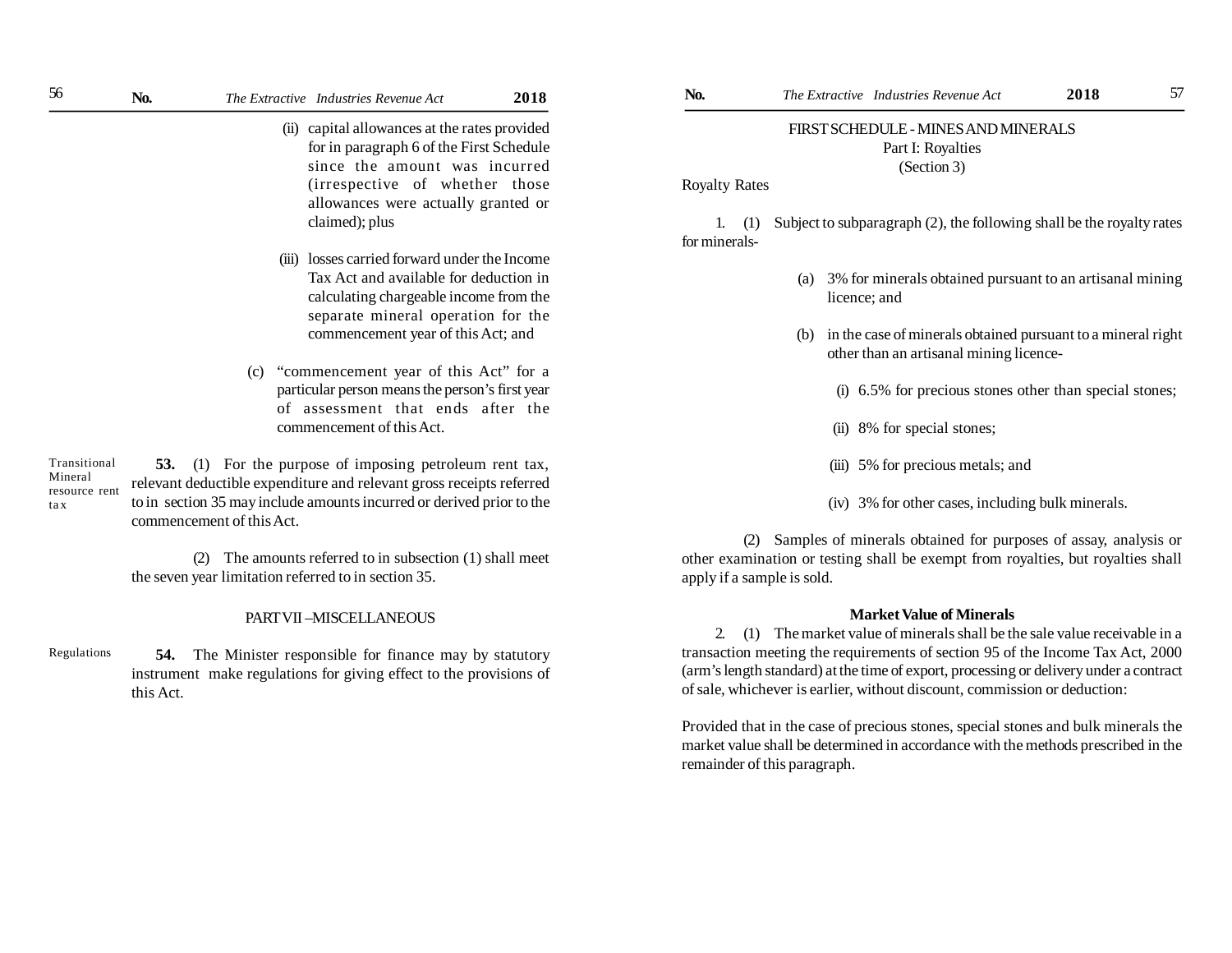- (2) The market value for a precious stone shall be-
	- (a) based on the current market prices for wholesale rough precious stones of that nature; and
	- (b) determined as the highest of the values ascribed to the precious stone on evaluation by-
		- (i) the mineral right holder;
		- (ii) the Government evaluators; and
		- (iii) an independent evaluator.

(3) The National Minerals Agency shall, for the purpose of determining the market value of precious metals and in consultation with the Ministry of Mines and Mineral Resources, at the end of each week calculate the average price of precious metals exported or sold in Sierra Leone during a week based on spot prices realised at the end of each trading day:

Provided that in the case of gold, the weekly average of the London PM Fix price in United States Dollars per fine troy ounce shall be used.

(4) Subject to subparagraph (5), the market value of bulk minerals shall be the realised gross price for a sale free-on-board (fob) at the point of export from Sierra Leone or point of delivery within Sierra Leone, as the case requires, provided it meets the requirements of subparagraph (1).

(5) Where-

(a) a mineral right holder enters into a contract for the supply of minerals (other than precious stones or precious metals) obtained under the licence; and

- 58 **No.** *The Extractive Industries Revenue Act* **2018 No.** *The Extractive Industries Revenue Act* **2018** 59
	- (b) the minerals are to be supplied under the contract over a period exceeding one year,

the method for determining the market value of the minerals supplied in a manner that is consistent with subparagraph (1) may be agreed with the Commissioner General, in consultation with the Minister responsible for finance and the National Minerals Agency, by way of an advance pricing agreement issued as a private ruling under section 168 of the Income Tax Act, 2000.

# **Time for Payment of Royalties**

- 3. The holder of a mineral right shall pay royalties at the following times:
	- (a) in the case of precious stones and special stones, at the time of evaluation referred to in paragraph 2(2), export or delivery under a contract of sale, whichever is earlier; and
	- (b) in the case of other minerals, the last day of the calendar month following export, processing or delivery under a contract of sale, whichever is earlier.

# **INTERPRETATION**

4. In this Part–

"bulk minerals" means bauxite, rutile, iron ore, tantalum and other minerals as may be prescribed by regulations, but excludes precious metals and precious stones; and

"precious metals" has the meaning given in paragraph (a) of the definition of "precious mineral" in section 1 of the Mines and Minerals Act, 2009.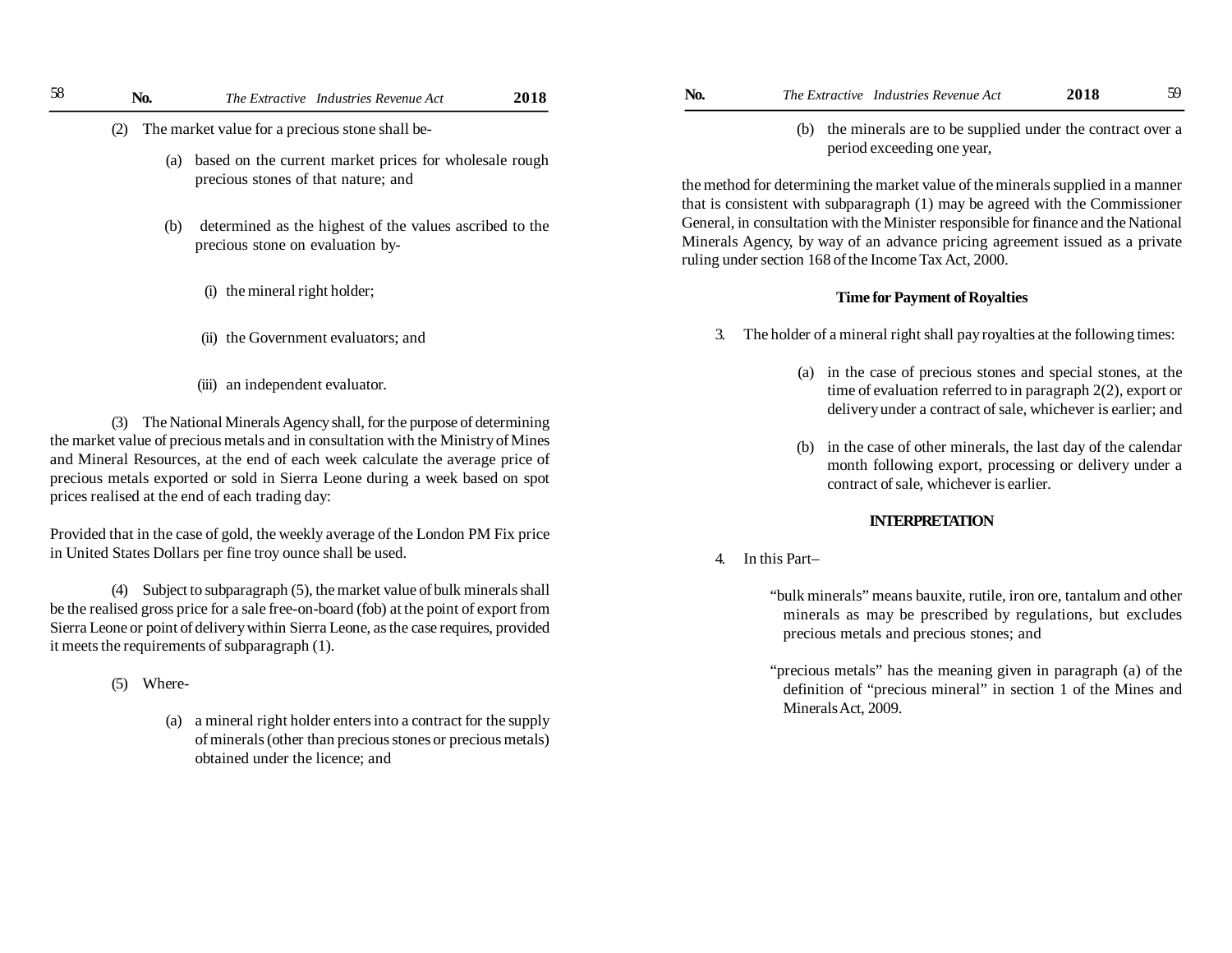*(Sections 4 and 7)*

# **Income Tax Rate**

5. The income tax rate for mineral operations shall be 30%.

# **Capital Allowances**

6. (1) Subject to subparagraph (4), all capital allowance expenditure incurred in respect of mineral operations during a year of assessment is placed in a separate pool.

(2) Capital allowances are granted with respect to each pool at the rates provided for in subparagraph (3).

(3) Capital allowances shall be granted for expenditure pooled under subparagraph (1) for a year of assessment at the following rates:

| Year of Assessment            | <b>Amount of Capital Allowance</b> |  |
|-------------------------------|------------------------------------|--|
| In which expenditure incurred | 40% of expenditure                 |  |
| Second Year                   | 20% of expenditure                 |  |
| Third Year                    | 20% of expenditure                 |  |
| Fourth Year                   | 20% of expenditure                 |  |

(4) Capital allowances shall be granted for amounts included in the adjusted cost base of a mineral right (including by reason of a reacquisition under section 9 and bonus payments) according to the following rules:

- (a) each amount is allocated proportionately over the years of assessment from the year in which the amount is incurred until the year in which the term of the right expires; and
- (b) the capital allowance for each year is the amount allocated to that year.

(5) Capital allowances granted with respect to a particular year of assessment shall be taken in that year and cannot be deferred to a later year of assessment.

(6) Where an asset for which capital allowances has been granted under this paragraph is disposed of (or deemed to be disposed of) during a year of assessment-

- (a) if the consideration received for the disposal exceeds the written down value of the asset, the excess shall be included in calculating chargeable income from the mineral operations for the year;
- (b) if the written down value of the asset exceeds the consideration received for the disposal, an additional capital allowance shall be granted for the year in an amount equal to the excess; and
- (c) the relevant pools referred to in subparagraph (1) shall be reduced by the written down value of the asset.

# (7) In this paragraph-

"capital allowance expenditure" means expenditure for which capital allowances are available, either under section 7 of this Act or section 39 of the Income Tax Act, 2000; and

"written down value" of an asset means the adjusted cost base of the asset less all capital allowances granted with respect to expenditure included in that cost.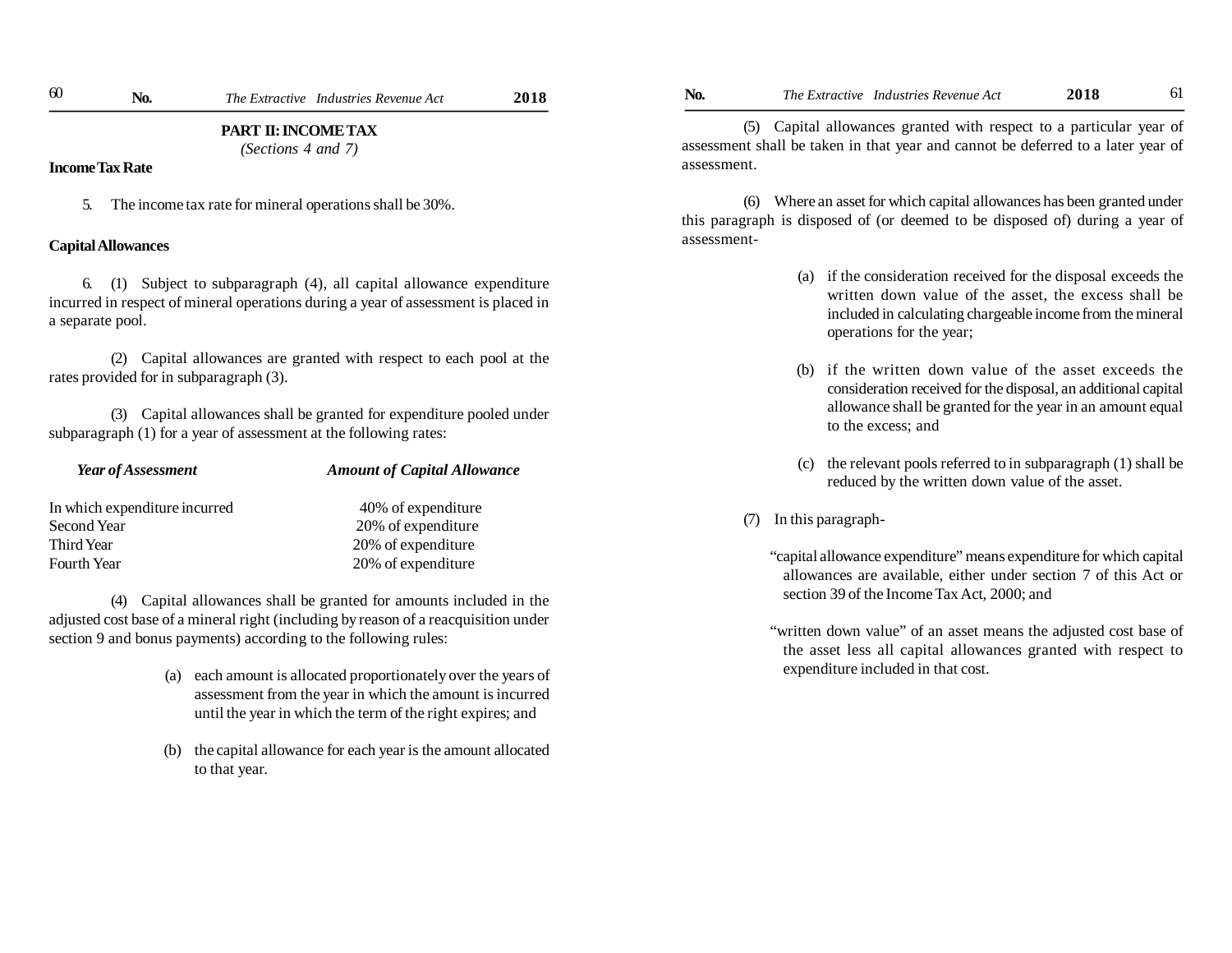*(Sections 12 and 13)*

Mineral Resource Rent Tax Rate

7. (1) The rate of mineral resource rent tax for a year of assessment is calculated by using the following formula:

40 - Income Tax Rate

100 - Income Tax Rate

(2) For the purposes of subparagraph (1), the income tax rate shall be the rate specified in paragraph 5 for the year expressed as a whole number.

# **Uplift for Accumulated Net Expenditure**

8. (1) The uplift referred to in section 13 shall be applied to accumulated net expenditure for a previous year of assessment in the following manner-

- (a) in the case of a period of mining operations during the current year of assessment - 12.5% per annum applied to the period; and
- (b) in any other case nil.

(2) In this paragraph, a "period of mining operations" means a period during which mining operations are conducted under a mining licence, including the period between the granting of a mining licence and the commencement of mining operations if that commencement occurs within 60 days of the grant; but excludes any period during which mining operations are suspended or unreasonably delayed.

### **SECOND SCHEDULE - PETROLEUM**

# **Part I: Royalties**

(Section 21)

Royalty Rates

1. (1) Subject to this paragraph, the royalty rates referred to in section 21 shall be as follows-

- (a) for crude oil 10%; and
- (b) for natural gas 5%.

(2) Where the Ministers responsible for finance and for management of petroleum matters agree that the application of the rate of royalties under subparagraph (1) to petroleum obtained from particular petroleum operations make or would make those operations uneconomic, the Ministers may recommend a reduced rate of royalty, but not below 80% of the rate specified in subparagraph (1).

(3) Where Parliament ratifies a recommendation under subparagraph (2), the royalty rate referred to in section 21 with respect to the separate petroleum operation is the rate recommended.

- (4) The following are exempt from the payment of royalties:
	- (a) samples of petroleum obtained for assay, analysis or other examination or testing, but royalties shall apply if a sample is sold; and
	- (b) petroleum that, with the approval of the minister responsible for management of petroleum matters, is-
		- (i) flared or vented in connection with petroleum operations; or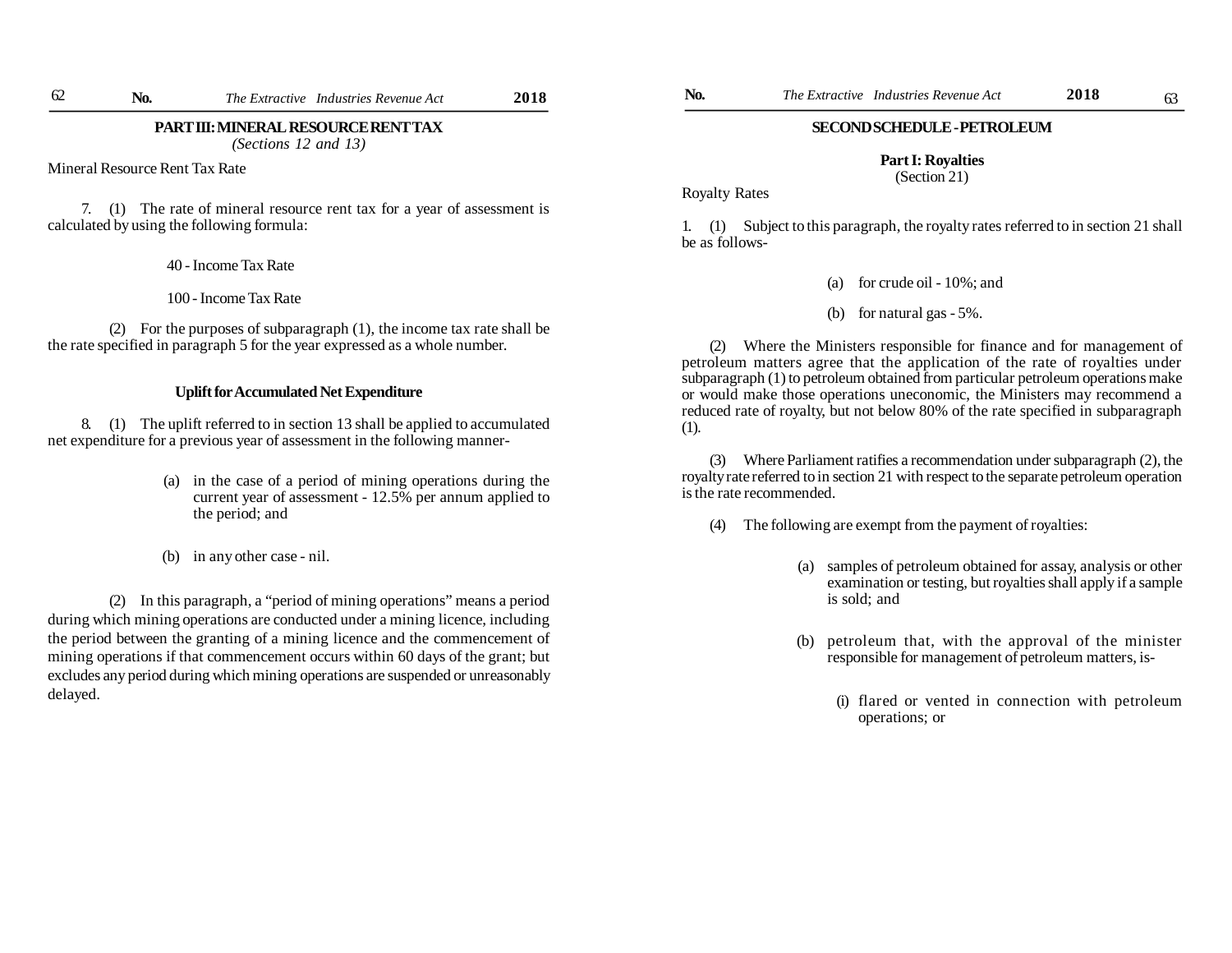used directly in the same separate petroleum operation from which the petroleum is obtained.

(5) In this paragraph, "crude oil" and "natural gas" have the meanings given in section 1 of the Petroleum (Exploration and Production) Act, 2011.

# **Market Value of Petroleum**

2. (1) Subject to subparagraph (2), the market value of petroleum-

- (a) shall be determined in accordance with the method prescribed in the petroleum agreement, but
- (b) shall not be less than the sale value receivable in a transaction meeting the requirements of section 95 of the Income Tax Act, 2000 (arm's length standard) without discount, commission or deduction.
- (2) Where-
	- (a) a petroleum right holder enters into a contract for the supply of natural gas obtained under the right; and
	- (b) the gas is to be supplied under the contract over a period exceeding one year,

the market value of the gas supplied shall be determined in a manner that is consistent with subparagraph (1)(b) and the method for determining the market value may be agreed with the Commissioner General, in consultation with the Minister responsible for the management of petroleum matters, by way of an advance pricing agreement issued as a private ruling under section 168 of the Income Tax Act, 2000.

### **Time for Payment of Royalties**

3. Royalties with respect to petroleum obtained during a calendar month are payable on or before the last day of the following calendar month.

# **Part II: Income Tax**

*(Sections 22 and 25)*

Income Tax Rate

4. The income tax rate for petroleum operations shall be 30%.

# **Capital Allowances**

5. (1) Subject to subparagraph (4), all capital allowance expenditure incurred in respect of petroleum operations during a year of assessment is placed in a separate pool.

(2) Capital allowances are granted with respect to each pool at the rates provided for in subparagraph (3).

(3) Capital allowances shall be granted for expenditure pooled under subparagraph (1) for a year of assessment at the following rates:

| <b>Year of Assessment</b>     | <b>Amount of Capital Allowance</b> |
|-------------------------------|------------------------------------|
| In which expenditure incurred | 40% of expenditure                 |
| Second Year                   | 20% of expenditure                 |
| Third Year                    | 20% of expenditure                 |
| Fourth Year                   | 20% of expenditure                 |

(4) Capital allowances shall be granted for amounts included in the adjusted cost base of a petroleum right (including by reason of a reacquisition under section 27 and bonus payments) according to the following rules:

> (a) each amount is allocated proportionately over the years of assessment from the year in which the amount is incurred until the year in which the term of the right expires; and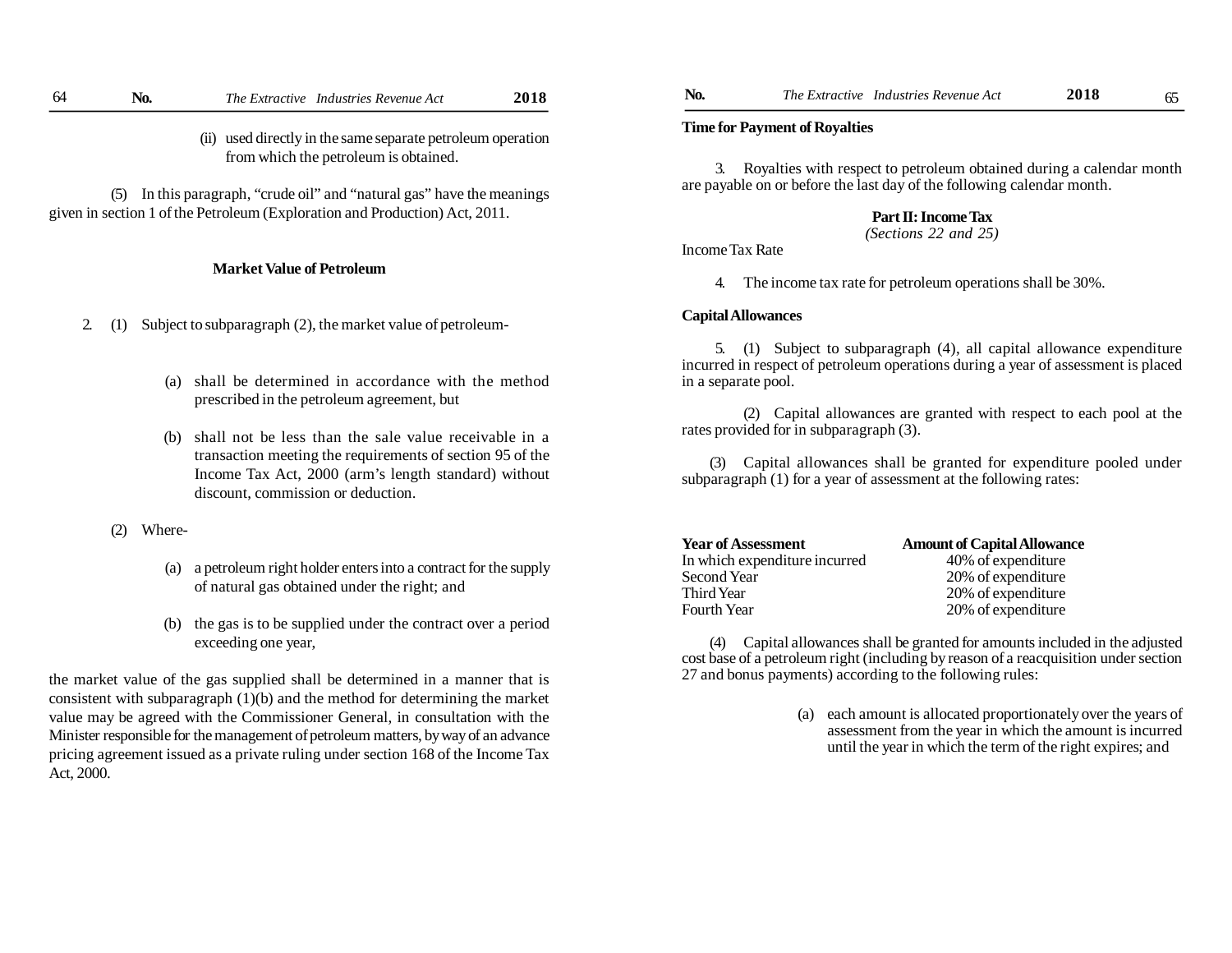(b) the capital allowance for each year is the amount allocated to that year.

(5) Capital allowances granted with respect to a particular year of assessment shall be taken in that year and cannot be deferred to a later year of assessment.

(6) Where an asset for which capital allowances has been granted under this paragraph is disposed of (or deemed to be disposed of) during a year of assessment-

- (a) if the consideration received for the disposal exceeds the written down value of the asset, the excess shall be included in calculating chargeable income from the petroleum operations for the year;
- (b) if the written down value of the asset exceeds the consideration received for the disposal, an additional capital allowance shall be granted for the year in an amount equal to the excess; and
- (c) the relevant pools referred to in subparagraph (1) shall be reduced by the written down value of the asset.

(7) Where more than one separate petroleum operation is conducted with respect to the same petroleum right, allowances granted with respect to the right and inclusions in income with respect to the disposal of the right shall be apportioned between the separate petroleum operations.

(8) The apportionment mentioned in subparagraph (7) shall be as prescribed by regulations (with consultation of the PD) and in the absence of regulations on the basis of the market value of the part of the petroleum right used in each separate petroleum operation at the time the allowance is granted or the inclusion in income, as the case requires.

(9) In this paragraph-

"capital allowance expenditure" means expenditure for which capital allowances are available, either under section 25 of this Act or section 39 of the Income Tax Act, 2000; and

"written down value" of an asset means the adjusted cost base of the asset less all capital allowances granted with respect to expenditure included in that cost.

# **Part III: Petroleum Resource Rent Tax**

*(Sections 29 and 30)*

# **Petroleum Resource Rent Tax Rate**

6. (1) The rate of petroleum resource rent tax for a year of Royalties, assessment shall be calculated by using the following formula: taxes and other charges

58 - Income Tax Rate

100 - Income Tax Rate

(2) For the purposes of subparagraph (1), the income tax rate shall be the rate specified in paragraph 4 for the year expressed as a whole number.

# **Uplift for Accumulated Net Expenditure**

7. (1) The uplift referred to in section 31 shall be applied to accumulated net expenditure for a previous year of assessment in the following manner-

- (a) in the case of a period of production activities during the current year of assessment - 15% per annum applied to the period; and
- (b) in any other case nil.